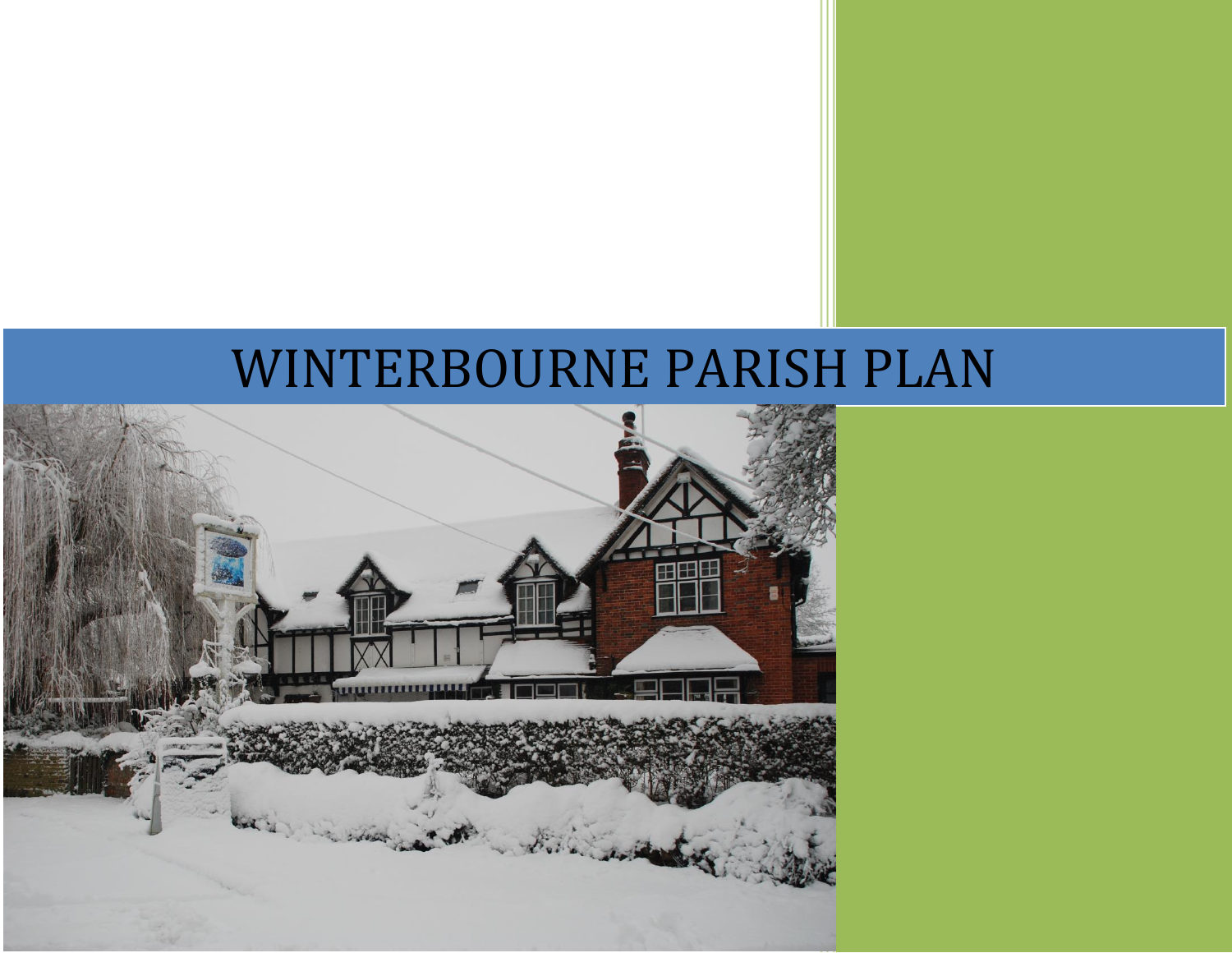# **WINTERBOURNE PLAN**

The production of Winterbourne Parish Plan has given the Parish the opportunity to become involved in a project which has identified those things which people enjoy about living in Winterbourne and those which could be improved.

Winterbourne Parish is a very small community and with a limited number of people available to contribute the plan has taken much longer than originally anticipated. However, this has been the reality for many other Parish Plans in our area.

The original steering group was established to guide the Parish through the plan. This was very much driven by Mo Brickwood who put in a great deal of time and effort in getting the Parish Plan started and whose input has very much been missed since her illness and very sad death. The other members were Sue McLaren-Thomson, Isaac Batley, and myself. It soon became clear more members were needed and Gillian Mitchell and Peter Maydon kindly offered their help.

At each stage of the plan we have received help and support from numerous members of the Parish and I would like to thank everyone who has contributed their time and expertise to enable us to produce the Winterbourne Parish Plan. Additional thanks goes to those members of the Steering group and Individual Working Groups. I would particularly like to thank Sue McLaren-Thomson for her dedication to see the plan finished.

Of course producing this plan is really the start of a process. The questionnaire results and the subsequently formed action plans now need to be implemented. We need the continued support and active involvement of the Parish to ensure this happens.

On a personal level being part of the Parish Plan has given me the opportunity to meet and work with variety of people in the Parish which has been enjoyable.

#### **Stephen Marbus, Chairman Parish Planning Committee**

**May 2009**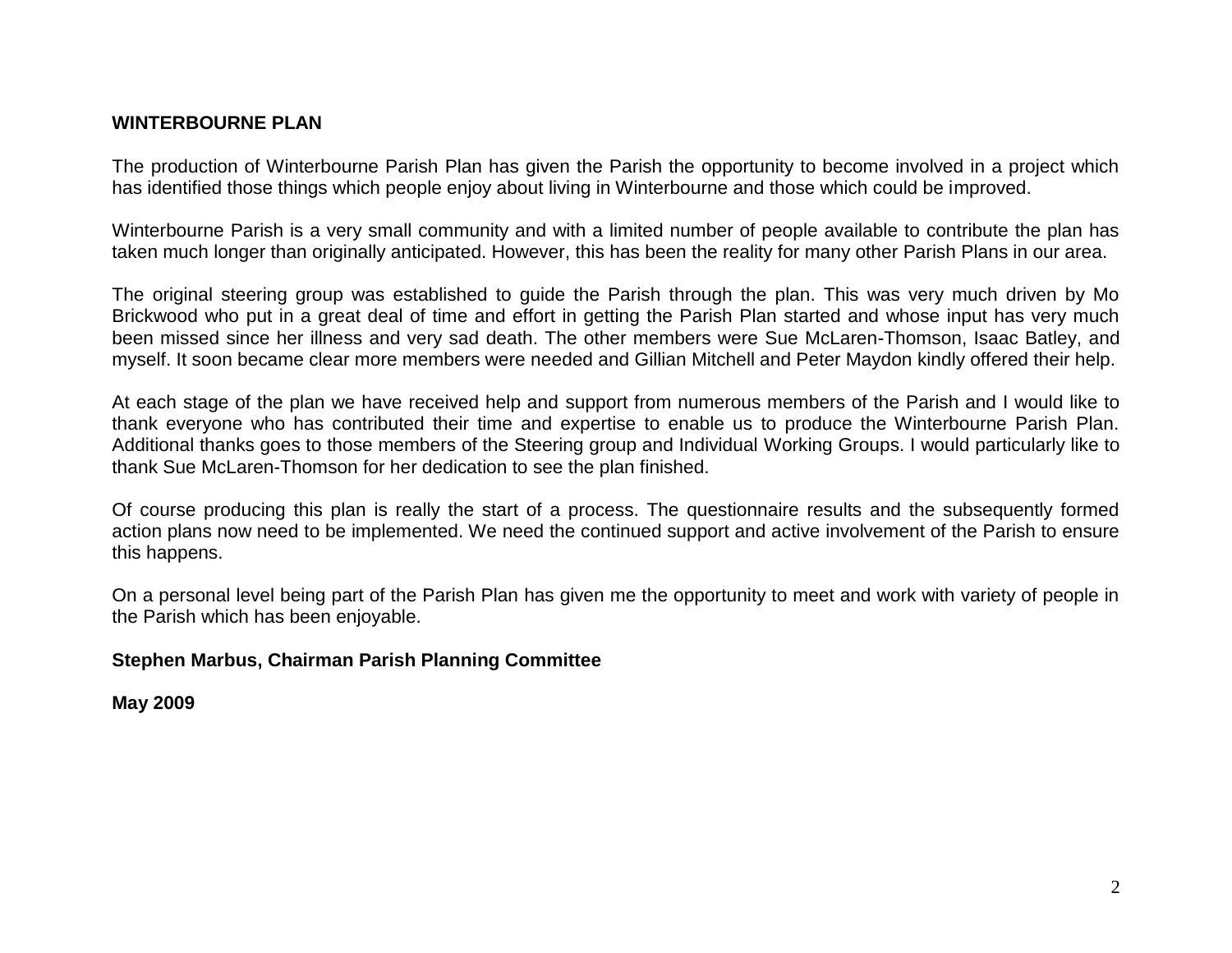# **CONTENT**

| <b>Introduction</b>                            | $\overline{\mathbf{4}}$ |
|------------------------------------------------|-------------------------|
| The Parish and its History                     | 5                       |
| <b>Geography and population</b>                | 9                       |
| Architectural character and conservation       | 10                      |
| The Listed Buildings / Monuments in the Parish | 11                      |
| <b>Village institutions and facilities</b>     | 14                      |
| <b>Village communications</b>                  | 15                      |
| Results of the October 2006 questionnaire      | 17                      |
| <b>Environment Plan</b>                        | 22                      |
| Roads, Byways and North Heath issues Plan      | 25                      |
| <b>Flood Prevention Plan</b>                   | 26                      |
| <b>Village Design Plan</b>                     | 30                      |
| <b>Children's Facilities</b>                   | 31                      |
| <b>Parish Action Plan</b>                      | 32                      |

**Page**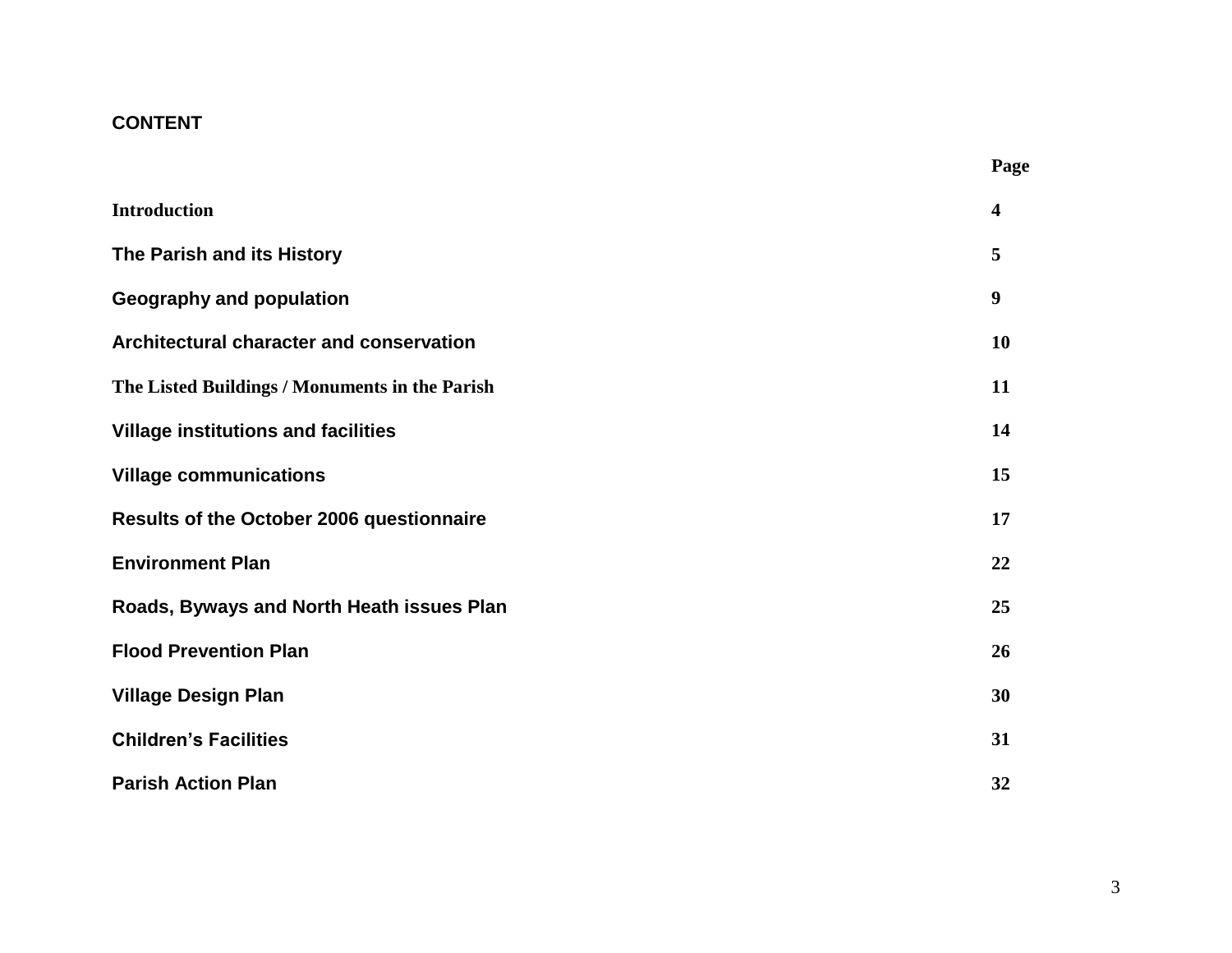#### **Introduction**

The present exercise started in September 2005 with an open meeting held in one of the barns at Winterbourne Manor attended by over sixty people from within the parish. It was agreed that a parish plan, a broadly based initiative put forward by West Berkshire Council as part of its own future planning, should be developed and in due course published. The basic approach is for the parish as a whole to work out together what is needed in the situation which it is likely to face over the next ten years. What is it like to live in the village? What are the benefits which need to be protected and preserved? What shortcomings need to be remedied? What changes are envisaged or are likely to be imposed unless prompt action is taken? What can the parish do about it? In short, we need to look to the future, to plan what needs to be done and then make sure that it is done.

Subsequently, a Steering Group was elected/co-opted, chaired by Stephen Marbus and with the following members: Mo Brickwood, Isaac Batley, Peter Maydon, Gillian Mitchell, Sue McLaren-Thomson and Mike Taylor. Subgroups were established to focus on: facilities and amenities, community safety, transport and roads, development and planning, local environment, community spirit, and youth. Their discussions led to a comprehensive questionnaire which was distributed to all households in the parish in October 2006. The response (55%) was encouraging and the preliminary findings were again circulated to every household together with a note of the actions likely to be recommended by the Steering Group. These were discussed at a further open meeting held this time at the parish church on 13th October 2007. The discussion at that meeting has now been taken into account in drawing up the present plan. The Steering Group also organised a very successful and well attended presentation and display of artefacts, documents, photographs and drawings and paintings by the children relating to the parish past and present.

This plan then (by the parish for the parish) aims to set out the views and wishes of the whole community insofar as is possible. The next step once the plan has been agreed is to discuss, in the first instance with West Berkshire Council, how best to take forward the plan and to ensure that the actions recommended in the plan are implemented.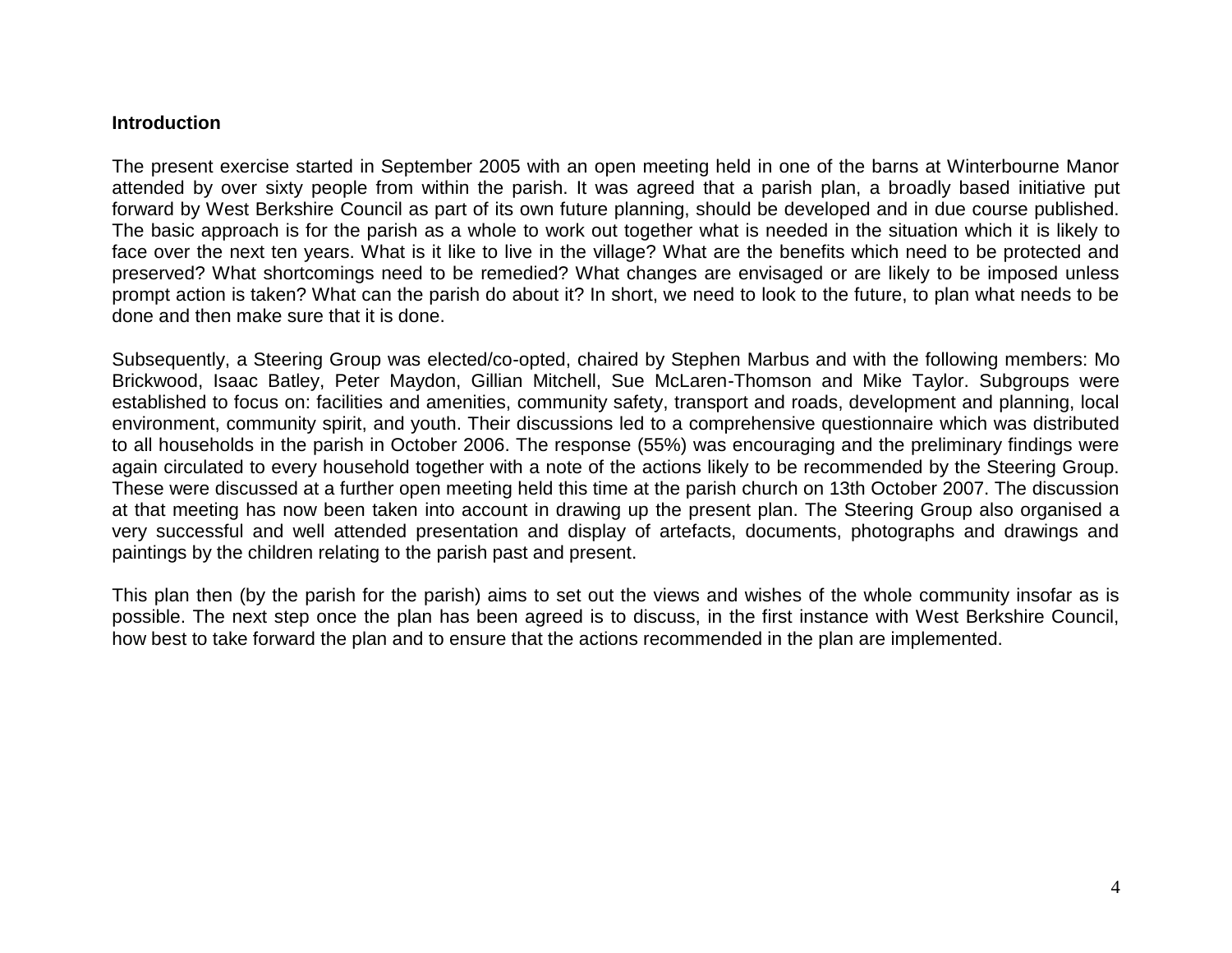# **The Parish and its History**

Winterbourne is an extremely pretty rural parish situated on gently rolling chalk hills four miles north-west of Newbury and two and a half miles south-west of Chieveley, one of the largest parishes in Berkshire, with which it has been closely connected over the years. Winterbourne's church (dedicated to St. James the Less) is a chapel of Chieveley dating back to shortly after the Norman Conquest with land for the churchyard given in 1156. Its records of baptisms, marriages and burials from 1564 onwards are preserved in the Berkshire Records Office. The parish is 2112 acres in all, much of which is arable farmland (sliced through by the new M4 motorway in 1971), but with substantial deciduous woodlands. The river Winterbourne runs along the north side of North Heath and over towards Chieveley before turning south-west to the village of Winterbourne and onward along the valley to Bagnor. To the east of the parish, the well managed Snelsmore Common Country Park lies on a heath-land plateau. The transformation from Second World War camp to a well used and much loved nature conservation habitat is a wonderful example of turning swords into ploughshares. We also have in the form of a chalk pit our own Site of Special Scientific Interest which provides very important evidence of the Cretaceous period, 80 million years ago, when up to a third of Europe was covered by a warm sea and at the end of which the Dinosaurs became extinct.

Traces of Stone Age habitation have been found in the Kennet Valley. A Stone Age handaxe was found on Snelsmore Common and there is evidence of Bronze Age ring ditches. The Iron Age hill fort at Bussock Wood, covering ten acres, was built probably in response to the threat of invasion from the south-west at the end of the second century BC. To the east of the parish the foundations of a romano-british encampment with a large villa or farmstead nearby were discovered in 1871. Near to Speen (Spinis), some two miles to the south, the important roman road from Silchester (Calleva Atrebatum) divided. (Calleva was the main town of the Atrebates, the celtic local tribe which came originally from Gaul.) Both roads went on to the roman fortress at Caerleon, Gwent (Isca Silurum); the one via Cirencester (Corinium Dobunnorum) and Gloucester (Glevum) and the other via Bath (Aquae Sulis) and a crossing of the Bristol Channel. The Thames Valley has been a crucial east/west communications corridor over the years whether by foot, on horseback, by canal barge or by railway and Winterbourne benefits from being close by, with equally good links now north and south via the A34. There is a lot to be said to having the benefits and, as we shall see, the excitement at a discreet distance.

The Romans, or rather their Germanic legions, finally withdrew from Britain at the beginning of the fifth century AD and Winterbourne became part of the developing Saxon Wessex. Shortly before the Norman Conquest in 1066 there were no less than three manors in Winterbourne, one held by King Edward, one by his Queen and the third by the Bishop of Salisbury. By the time of the Domesday Survey (1086), the first two of these were in William the Conquerer's hands, whilst the Bishop of Salisbury retained the third with, as his tenant-in chief, the infamous Ranulf Flambard who rose from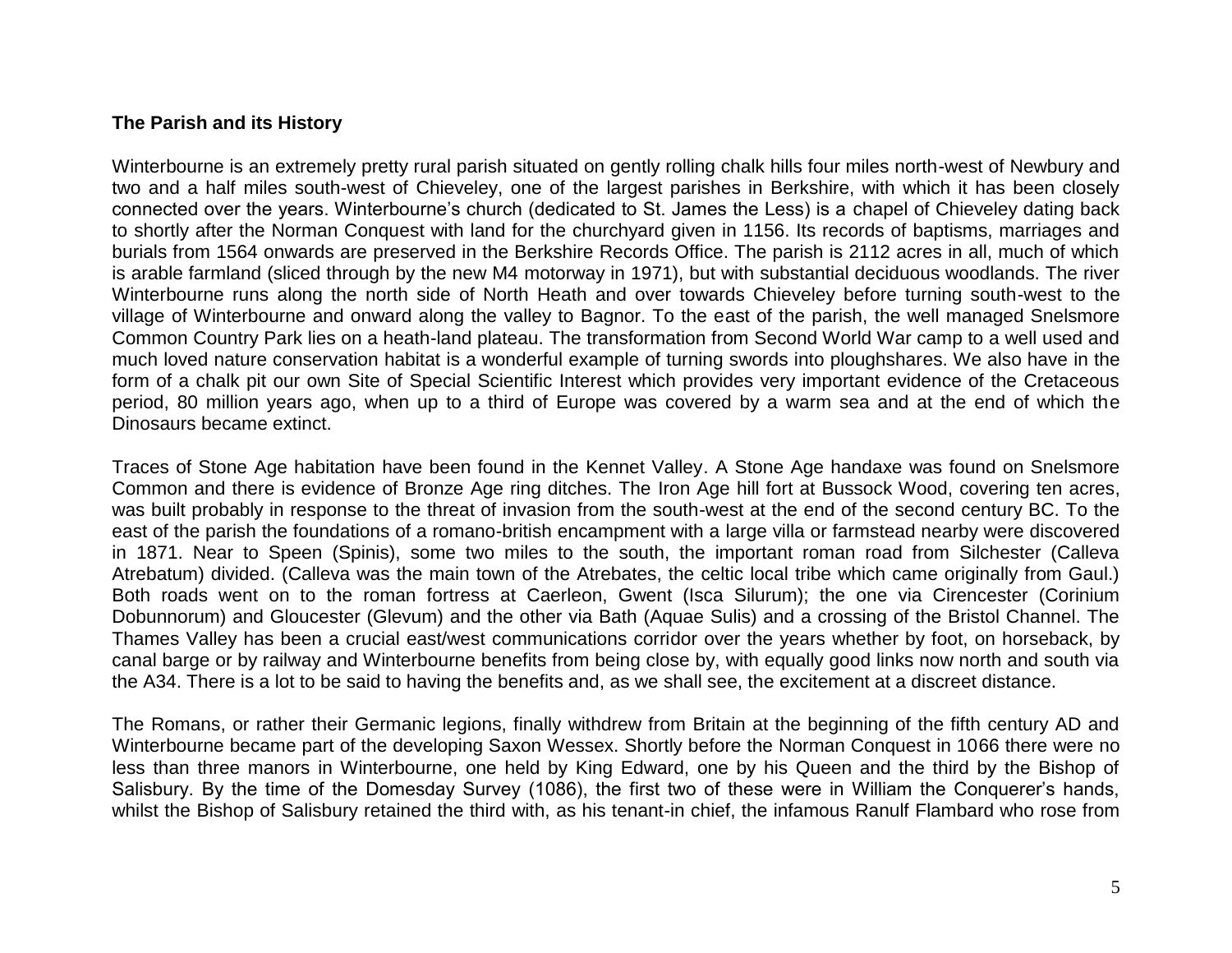humble beginnings to become William II's chief agent and, in 1099, Bishop of Durham. Of the King's lands, the first was held by Theodoric the goldsmith, a thane of King Edward, who may have erected a small castle at his holding at Hampstead Norreys; the second was held by Hascoit Musard, a Breton baron with numerous holdings, whose chief domain was at Staveley, Derbyshire. His holding in Winterbourne was subdivided between two subtenants Chemarhuec and Norman. (The latter granted some of the Winterbourne tithes to the Abbey of Abingdon and his son Eude sought to enter the monastery.) These three manors in Winterbourne were substantial, amounting to some 1400 acres in all. There were at that time 35 heads of household which would suggest a total population in the parish of 120-150 as compared with 200 today.

Two of the three manors came together in 1423 and were united with Winterbourne Mayne before the end of the fifteenth century. Interestingly, the land at Winterbourne has never been the subject of a parliamentary enclosure act. Indeed until the second half of the sixteenth century there was remarkably little enclosed land, although thereafter there is evidence of creeping non-parliamentary enclosure of former down-land grazing of which Penclose Farm may be an example. The Civil War provided a much more dangerous and immediate problem. Two battles were fought in the vicinity; both, although bitterly contested, were inconclusive. Squire Weston whose monument can be found in Winterbourne church was born in 1648.Four years earlier on 28th October a large column of the Parliamentary Army under the command of Sir William Waller with over 11,000 infantry and cavalry (the latter led by Sir William Balfour and Oliver Cromwell) marched from the north of Newbury to Chieveley via Hermitage to bivouac for the night at North Heath. The following morning a handsome statue of a blue boar purloined during a Yorkshire skirmish some three months earlier was left behind in the haste of departure from the Inn to which it subsequently gave its name (until recently renamed The Crab). The column moved south to Speen via Winterbourne, Boxford and Wickham Heath to attack the Royalists who held (and continued to hold) Shaw House and Donnington Castle. Two weeks later after the Parliamentarians had marched away northwards, King Charles returned to retrieve the artillery and baggage from Donnington Castle. During his journey he attended a service of thanksgiving at Winterbourne Church.

In due course, peace returned to Winterbourne; the farmers could get on with their ploughing and the well-to-do with their pastimes. About 1750 one of the great curiosities of Winterbourne was built, Hop Castle, a small hunting lodge in flamboyant neo-gothic style described by Nicholas Pevsner as 'the most delectable of Follies' and it was about this time or a little later that Winterbourne Manor acquired its imposing Georgian frontage . It is clear from John Rocque's splendid 1761 map that, rather than a single village, the clusters of population were the farms; Winterbourne (Southby's) Farm, Winterbourne Manor next to the church, Bussock Court (now Bussock Mayne), Copyhold (now Winterbourne Holt) Penclose Farm and North Heath Farm .The first three of these farms were almost certainly the sites of the three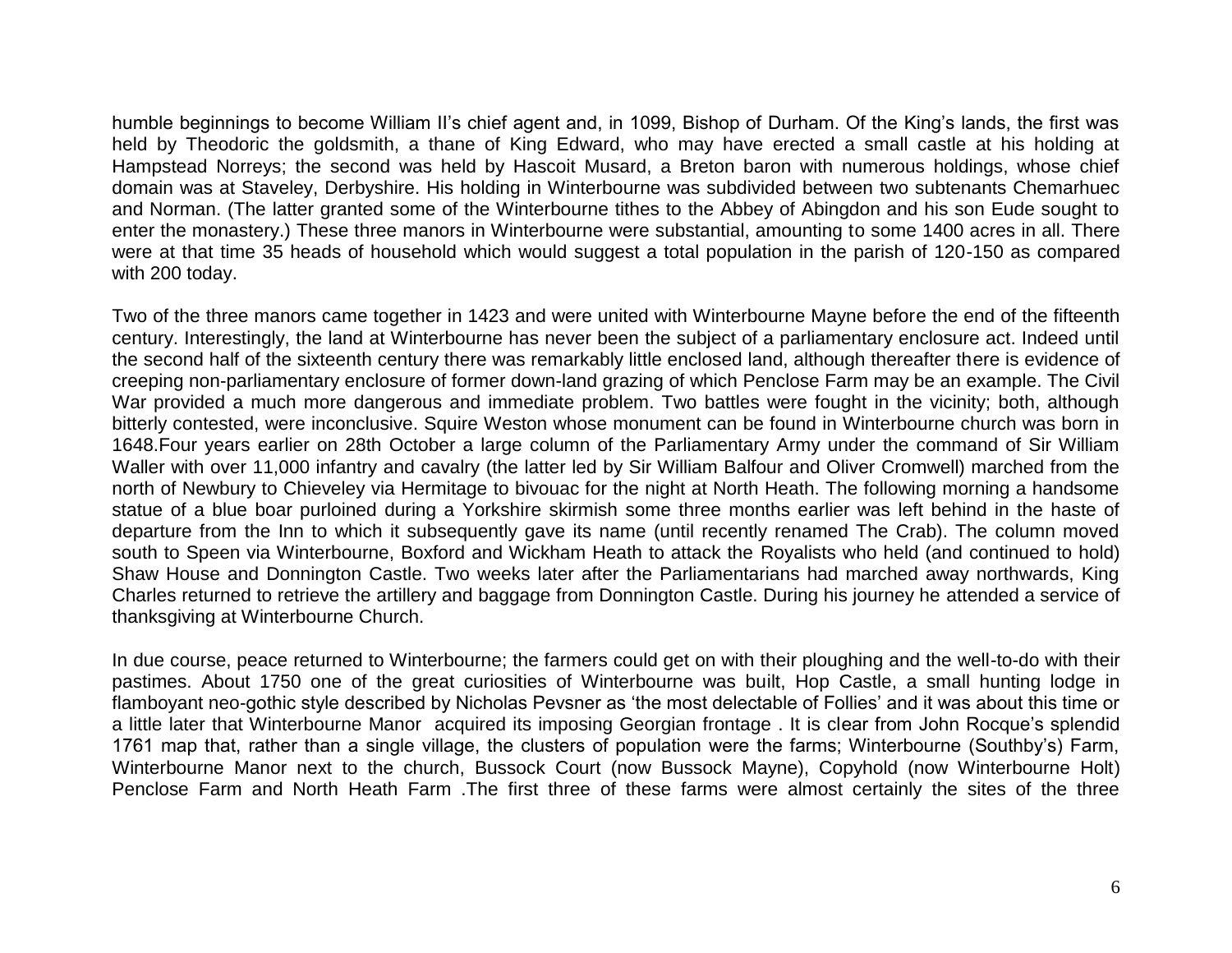Domesday Book manors with Winterbourne Holt acquired by the process of copyhold during the Middle Ages, possibly in 1235. This had been the pattern of habitation for at least the previous 750 years and would continue so for the next 250.

A hundred years later in 1850 we know that there were about 100 residents in Winterbourne village itself and the same number at North Heath. Both 'villages' had a large farm, a public house, a baker and a grocer. Worship required some exercise; from Winterbourne up the hill to the church next to Winterbourne Manor; from North Heath to the church at Chieveley; even further for the Winterbourne curate whose house was at North Heath. For Methodists the early Wesleyan chapel was just south of Winterbourne on the Bagnor road. At that time the parish was clearly prospering with the Fidlers at Winterbourne Farm and the Fishers at Winterbourne Manor; new buildings on the farming landscape and Winterbourne church rebuilt, remodelled and enlarged to provide 150 sittings through the energy and determination of the incumbent (Rev. John Ellill Robinson). The Chieveley National Society School with places for 50 boys and 50 girls, built in 1839 through the efforts of the Rev. Robinson, was in fact situated at North Heath. Winterbourne had its own infant school in the middle of the village built in 1865 to accommodate up to 40 children.

Throughout the nineteenth century the population of the parish fluctuated between 320 and 380, peaking at 395 in 1850 but declining towards the end of that period. Almost all the employment was agricultural, especially labourers and other agricultural workers and domestic servants at the farms. Winterbourne by the turn of the century also had living in the village a blacksmith, a boot/shoe maker, a wheelwright /carpenter, a general dealer and the Infant School Mistress, Miss Frances Hooper. At North Heath there was now a builder (John Thick) and a solicitor whose predecessor at The Elms was a retired master of the workhouse with his wife, the retired matron. Enter the phenomenal George Baylis who was largely responsible for the present nature of the countryside at Winterbourne and indeed well beyond its boundaries. Born in 1846 he , despite embarking initially on a career in law, was an innovator and entrepreneur par excellence who from very ordinary beginnings became the largest arable farmer in England, owning eventually over 12,000 acres at a time when farming generally was going through a very difficult period. He lived in Wyfield Manor to the west of Winterbourne, died in 1936 and is buried in Winterbourne churchyard. The other large landowner in Winterbourne towards the end of the 19th century was the formidable Sir Matthew Baillie Begbie, Chief Justice of the new Canadian province of British Columbia known, perhaps unfairly as the hanging judge. At the time of his death in 1894 the price of wheat and the value of land were half of what they had been twenty years earlier.

Farming and farmers continued to dominate life throughout the parish in the first half of the twentieth century. As for the village, recent living memory reaches back to the turn of the century to April Cottage where the shoemaker lived; to the old school house (now Bridge Pottery); to Pedlars in the middle of the village, the home of William Cook, the licensed hawker/general dealer; to Forge Cottage where William Jenner the blacksmith worked for so many years and the laundry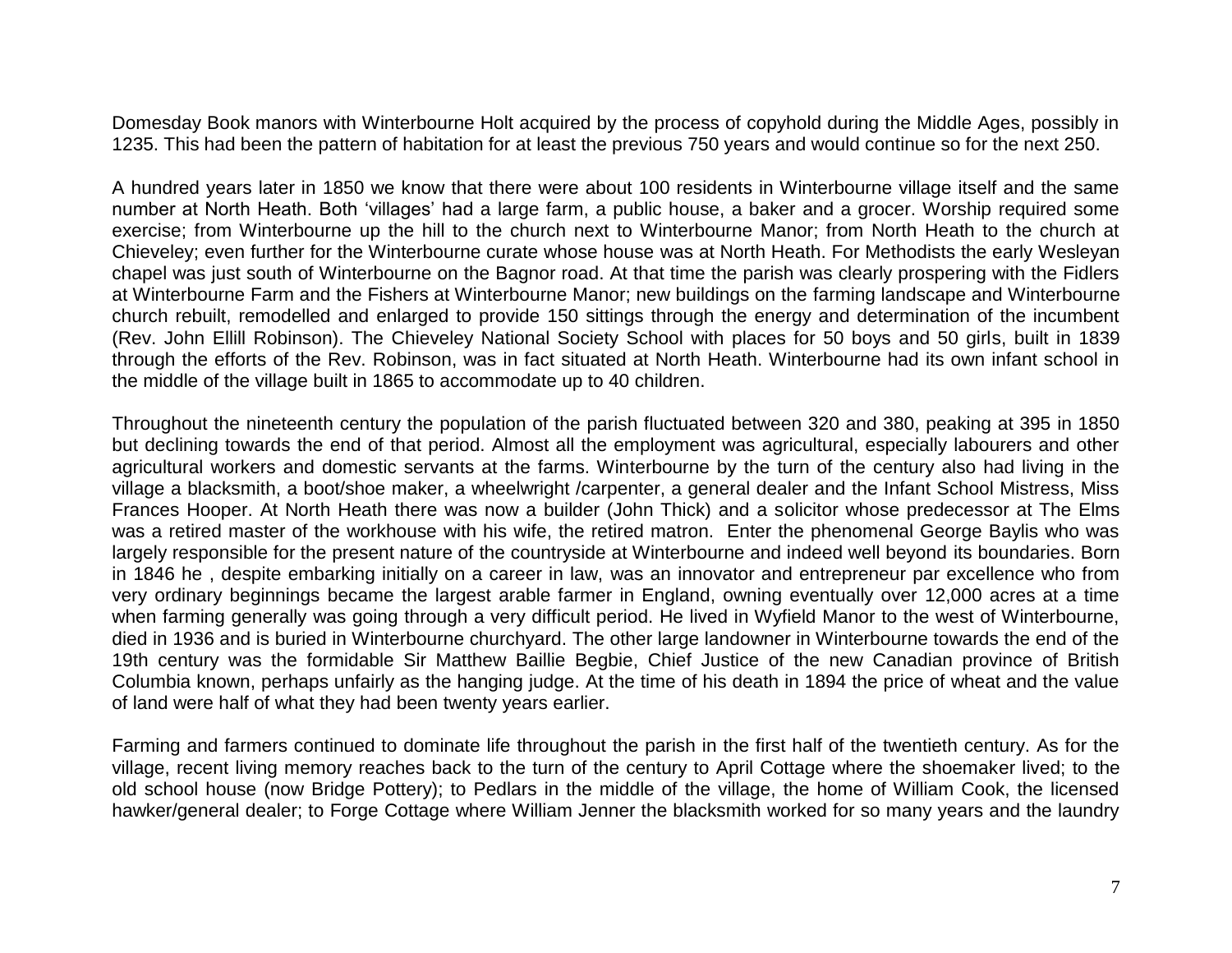with Mrs Authorina Cook, the laundress; to Saxon Cottage where Caleb Pocock, the bailiff lived; and, looking up the village towards North Heath, to Hope Cottage, the home of John Lailey, the wheelwright and to Pound Cottage and the impounded stray cattle. More recently, the New Inn and The Shack in the middle of the village proved very popular with American Service men during their time here. Further afield in the larger houses were the Baylises at Winterbourne Manor and North Heath Farm, the Aldridges and the Hurds at Winterbourne Holt, the Nicholsons at Bussock Hill House and the Burneys at North Heath House. Cecil Denniston Burney who died in 2002 aged 79 is buried in Winterbourne churchyard; his father, Charles, the 2nd Baronet, was a prolific inventor and engineer of wide-ranging achievements including the R100 airship, the paravane and the Burney saloon car.

It was not until after the Second World War that the village moved away from its agricultural, tied cottage origins. Since then development has been positively controlled with a number of post-war houses filling in the gaps between extended older houses to create a pleasing environment. Outlying houses such as Kimber Cottage, Pit King Farmhouse, Bussock Hill House and Bussock Mayne have been similarly enhanced and extended. Coming now to the twenty first century and the 2001 census, the population in the parish is 206 and the average age just over 40 with 15% aged 65 or over and 14% aged 15 or under. 70% of the 95 dwellings are detached and a similar percentage owner occupied. Only 5 households are without a car. Almost half of those aged between 16 and 74 have two Advanced Levels or a higher qualification; over 70% are in employment, more than half of them in a managerial or professional capacity. Service industries are by far the largest employer. The average working week for men is 47 hours, for women 36 hours. Almost all the employment is outside the parish and the average travelling distance to work is thirteen miles. With regard to health, 87% say their level of health is good with 13% having a limiting long-term illness. All this points to a prosperous parish, in which the inhabitants generally are well educated, successful and in good health. But it must be remembered that this is in general terms; a statistic is not the same as an individual, particularly those who fall outside the general categories.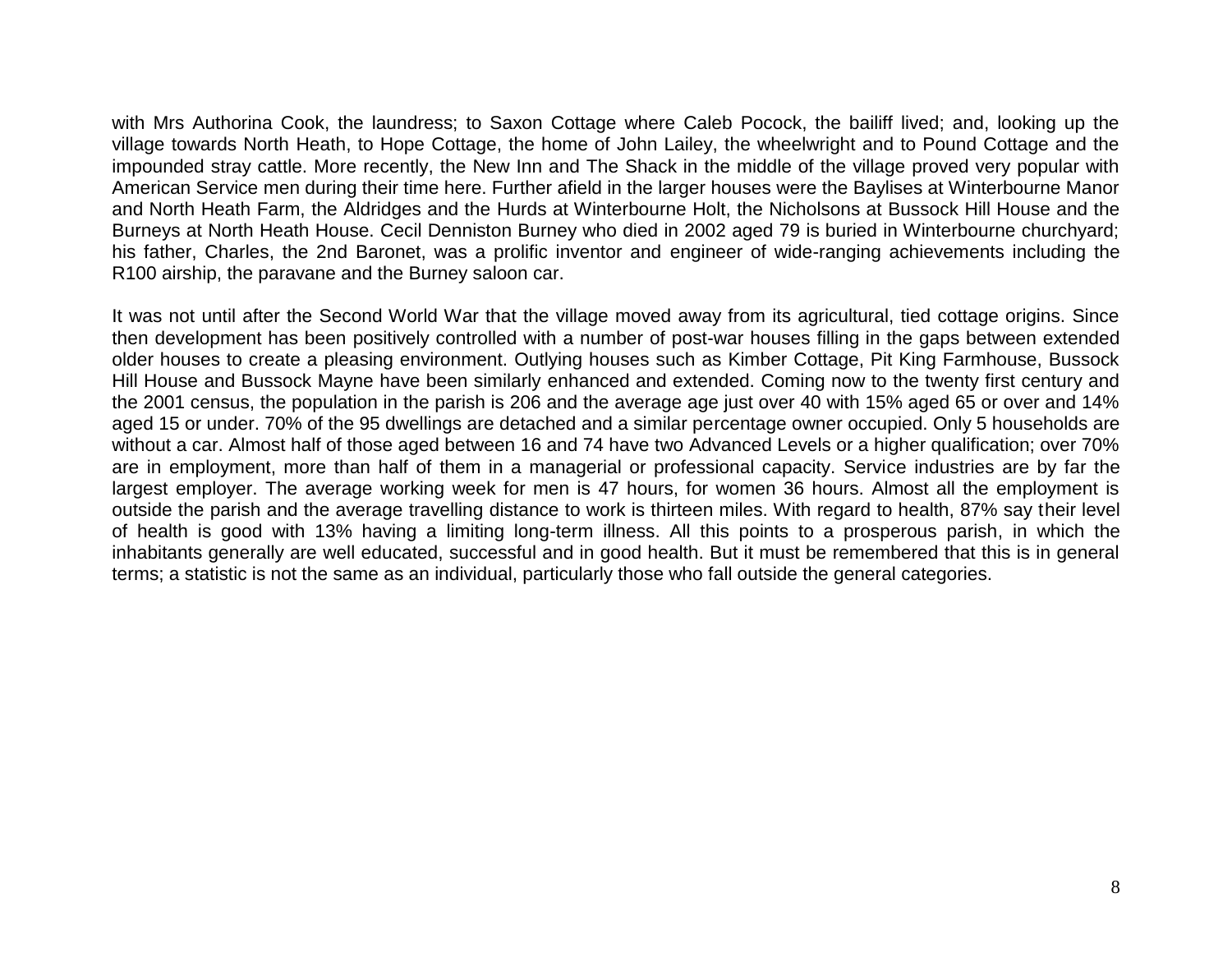#### **Geography and population**

The civil parish of Winterbourne comprises 855 ha (2112acres) four miles to the north-west of Newbury. Adjoining parishes are Peasemore, Chieveley, Shaw-cum-Donnington and Bagnor. The ordnance survey grid reference is SU4572.

All of the parish lies within the North Wessex Downs Area of Outstanding Natural Beauty.

The 2001 census enumerated 206 people in the parish with 95 households. 70% of the properties are owner-occupied. There are no second homes in the village.

The settlement is scattered over several centres: -Winterbourne village -Winterbourne Manor and church -North Heath

The main centre is Winterbourne village but North Heath is over 1.5 miles away, beyond the M4 which effectively cuts the parish in half. Winterbourne Manor and church are one third of a mile from the edge of the main village and properties along the B4494 and elsewhere are widely scattered.

Winterbourne Parish falls within the Speen Ward and that the councillors are Paul Bryant (cons) and Marcus Franks (Cons).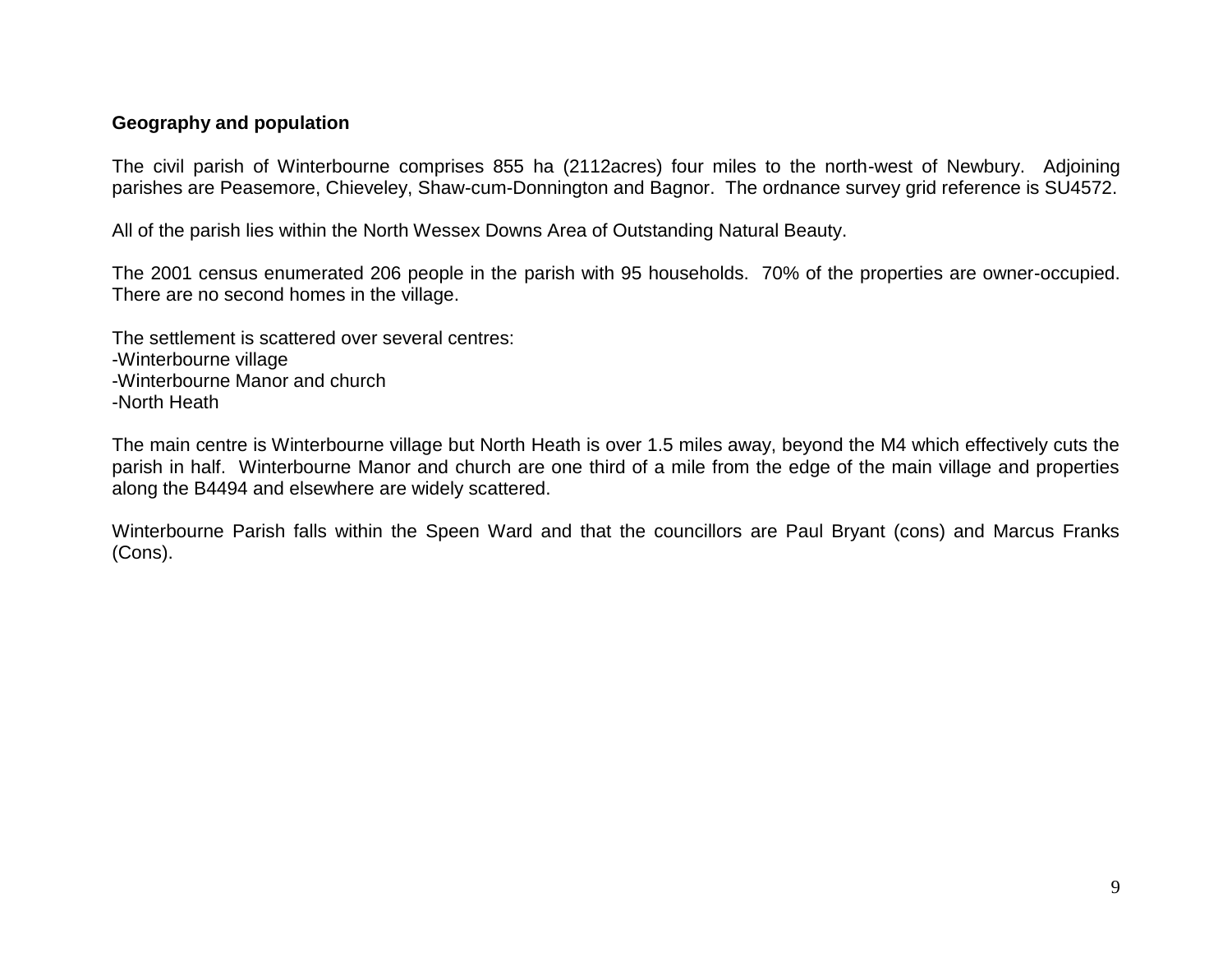## **Architectural character and conservation**

The colourful history of the Parish is already documented in an overview in this plan.

The parish originally consists of three manorial communities; Winterbourne Grey sited below Winterbourne Farm House, Winterbourne Mayne, (Bussock Court) above Bussock Mayne, Winterbourne Danvers, the current Manor site. All uniting before the close of the 15<sup>th</sup> Century within this agricultural framework two hamlets developed, Winterbourne Village and North Heath, together with outlying buildings.

Within Winterbourne village (from Ducksbridge to Pound Cottage) 50% were built before the close of the 19<sup>th</sup> century. On North Heath only two modern houses exist, these having been built in the 20<sup>th</sup> and 21<sup>st</sup> centuries, replacing two cottages destroyed by fire.

Between 1700 and 1900 Cottages were built to house estate workers. Four of these share the same design being Ducksbridge Cottage, Minnibrook Cottage, Hawthorne Cottage / Summer Cottage - bearing the date 1738 - and Heath Cottage on North Heath. – It is interesting that only 2 of these 4 similar cottages are protected through being listed (Ducksbridge and Hawthorne/Summer) The semi-detached farm-workers cottage at the end of Winterbourne Wood bears the date 1848

Winterbourne Villa - bearing the date 1850 - and Manor Cottage are originally of the same design.

Newfoundout, Kimber Cottage and Winterbourne Wood Cottage were also of similar design originally.

Meadow View Cottages were built in 1932.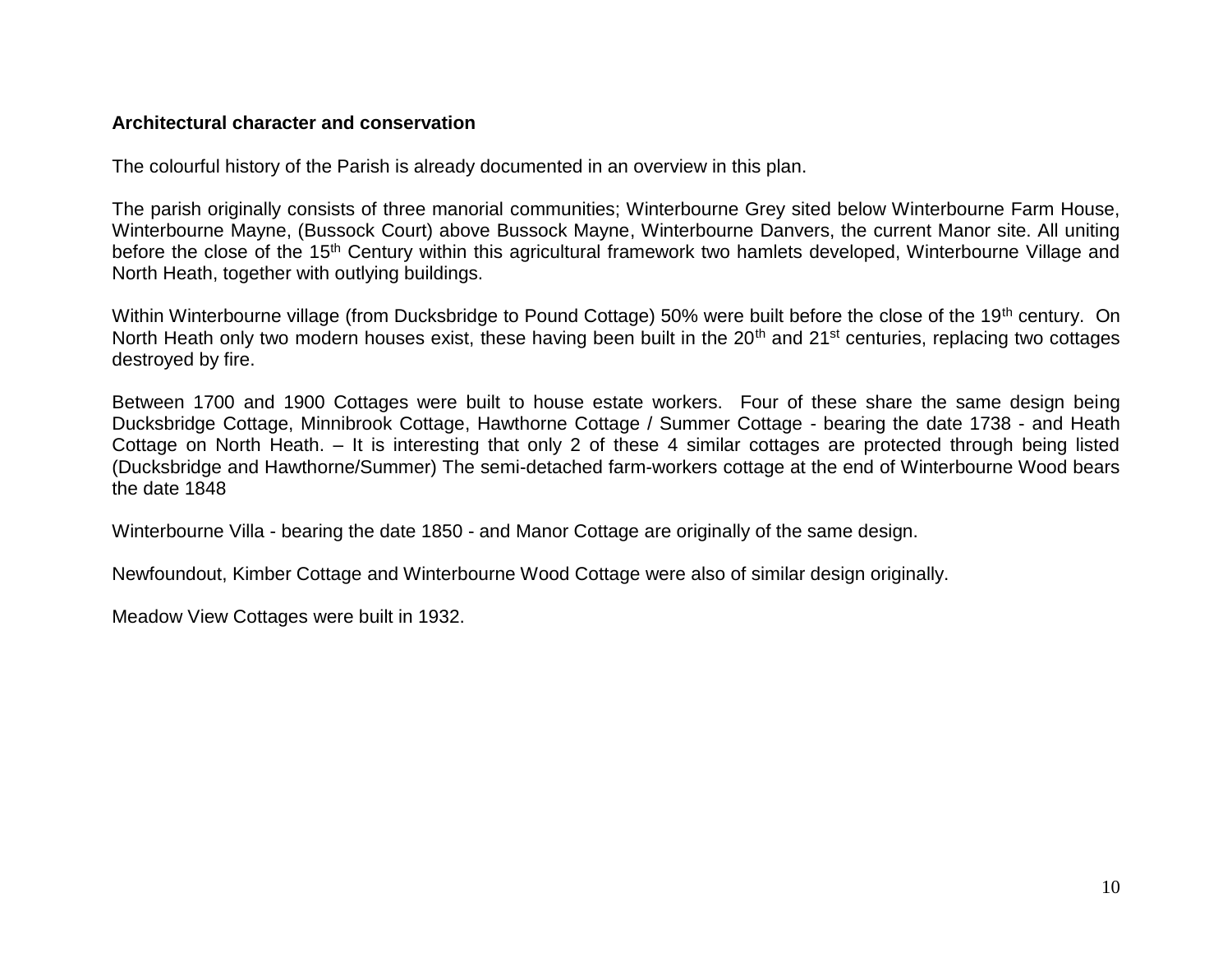# **The Listed Buildings / Monuments in the Parish**

| <b>Building / Monument</b>                                      | Location                                 | Listing   | <b>LBUID</b> |
|-----------------------------------------------------------------|------------------------------------------|-----------|--------------|
| Southby Tomb                                                    | Winterbourne, 1824, 40 meters South of   | Grade II  | 394576       |
|                                                                 | Church of<br>St James the Less           |           |              |
| <b>Barns</b>                                                    | Winterbourne, 40 meters North West of St | Grade II  | 394577       |
| 18 <sup>th</sup> and 19 <sup>th</sup> century                   | James the Less                           |           |              |
| Cart Shed                                                       | Winterbourne, 80 meters West of St James | Grade II  | 394578       |
| 18 <sup>th</sup> century,                                       | the Less                                 |           |              |
| Thatched                                                        |                                          |           |              |
| (Part of outbuildings to Winterbourne Manor)                    |                                          |           |              |
| Winterbourne Manor                                              | Winterbourne                             | Grade II  | 394579       |
| 17 <sup>th</sup> and 18 <sup>th</sup> century                   |                                          |           |              |
| Fir Tree Cottage                                                | North Heath                              | Grade II  | 394580       |
| 17 <sup>th</sup> century and later additions.                   |                                          |           |              |
| Hop Castle                                                      | Pentclose                                | Grade II* | 394581       |
| <b>Former Hunting Lodge</b>                                     |                                          |           |              |
| 18 <sup>th</sup> century                                        |                                          |           |              |
| Flint and Bones with Brick dressing.                            |                                          |           |              |
| <b>Penclose Farm House</b>                                      | Pentclose                                | Grade II  | 394582       |
| 17 <sup>th</sup> and 18 <sup>th</sup> century.                  |                                          |           |              |
| Winterbourne Holt                                               | Winterbourne                             | Grade II  | 394583       |
| 18 <sup>th</sup> century with 19 <sup>th</sup> century addition |                                          |           |              |
| Ducksbridge Cottage                                             | Winterbourne                             | Grade II  | 394584       |
| 18 <sup>th</sup> century.                                       |                                          |           |              |
| Thatched.                                                       |                                          |           |              |
| Summer Cottage / Hawthorne Cottage                              | Winterbourne                             | Grade II  | 394572       |
| Remaining as a pair of Cottages.                                |                                          |           |              |
| 18 <sup>th</sup> century.                                       |                                          |           |              |
| Thatched.                                                       |                                          |           |              |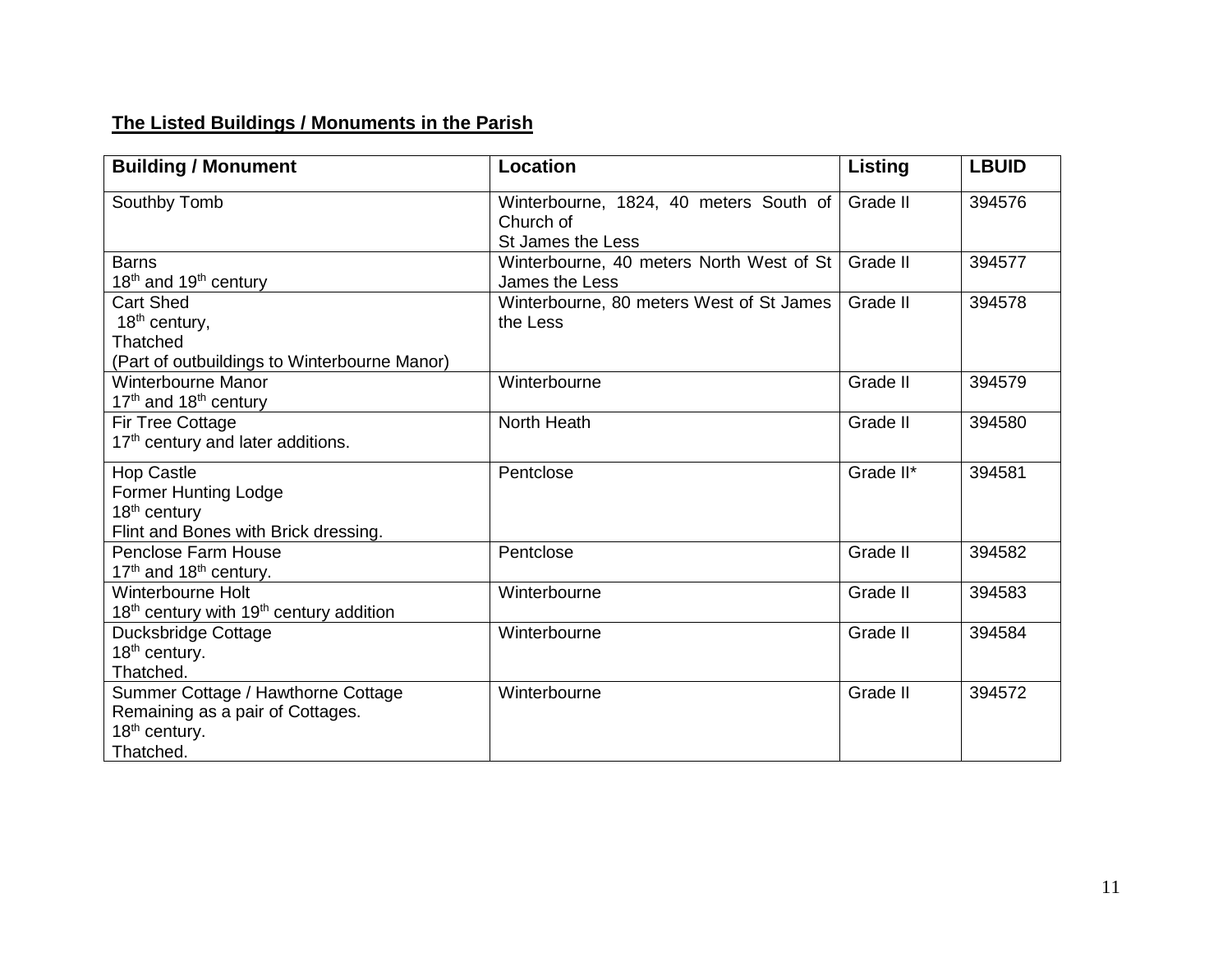| Church of St James the Less<br>12 <sup>th</sup> , 13 <sup>th</sup> and mid 19 <sup>th</sup> century. Chancel<br>restored 1895.<br>Main aisle sections 1854 (see Victoria County | Winterbourne                                                                                             | Grade II* | 394575 |
|---------------------------------------------------------------------------------------------------------------------------------------------------------------------------------|----------------------------------------------------------------------------------------------------------|-----------|--------|
| History, Vol 4 pp 66 to 67 and Buildings of<br>England page 307)                                                                                                                |                                                                                                          |           |        |
| The Crab<br>Formerly The Blue Boar Inn.<br>18 <sup>th</sup> century<br>Thatch and Tile.                                                                                         | North Heath                                                                                              | Grade II  | 394569 |
| Dovecote<br>19th century Flint with Brick dressings. Pyramidal<br>roof.<br>Brick nesting boxes remain.                                                                          | Winterbourne<br>20 meters North of Winterbourne Farm<br>House.<br>On the site of the former Southby Farm | Grade II  | 394570 |
| <b>April Cottage</b><br>18 <sup>th</sup> century.<br>Thatched.                                                                                                                  | Winterbourne                                                                                             | Grade II  | 394571 |
| The Pightle<br>18 <sup>th</sup> century with 20 <sup>th</sup> century additons.                                                                                                 | North Heath                                                                                              | Grade II  | 394568 |
| Yew Tree Cottage<br>17 <sup>th</sup> century with 20 <sup>th</sup> century<br>additions.<br>Thatched.                                                                           | North Heath                                                                                              | Grade II  | 394567 |
| North Heath Farm House<br>$18th$ century.                                                                                                                                       | North Heath                                                                                              | Grade II  | 394564 |
| <b>Barn</b><br>18 <sup>th</sup> century.                                                                                                                                        | North Heath<br>Outbuilding to North Heath Farm.                                                          | Grade II  | 394565 |
| Plum tree Cottage<br>16th and 17 century with later additions, Timber<br>framed, with half hipped tiled roof.                                                                   | North Heath                                                                                              | Grade II  | 394566 |
| Pedlars<br>18 <sup>th</sup> century cottage                                                                                                                                     | Winterbourne                                                                                             | Grade II  | 394573 |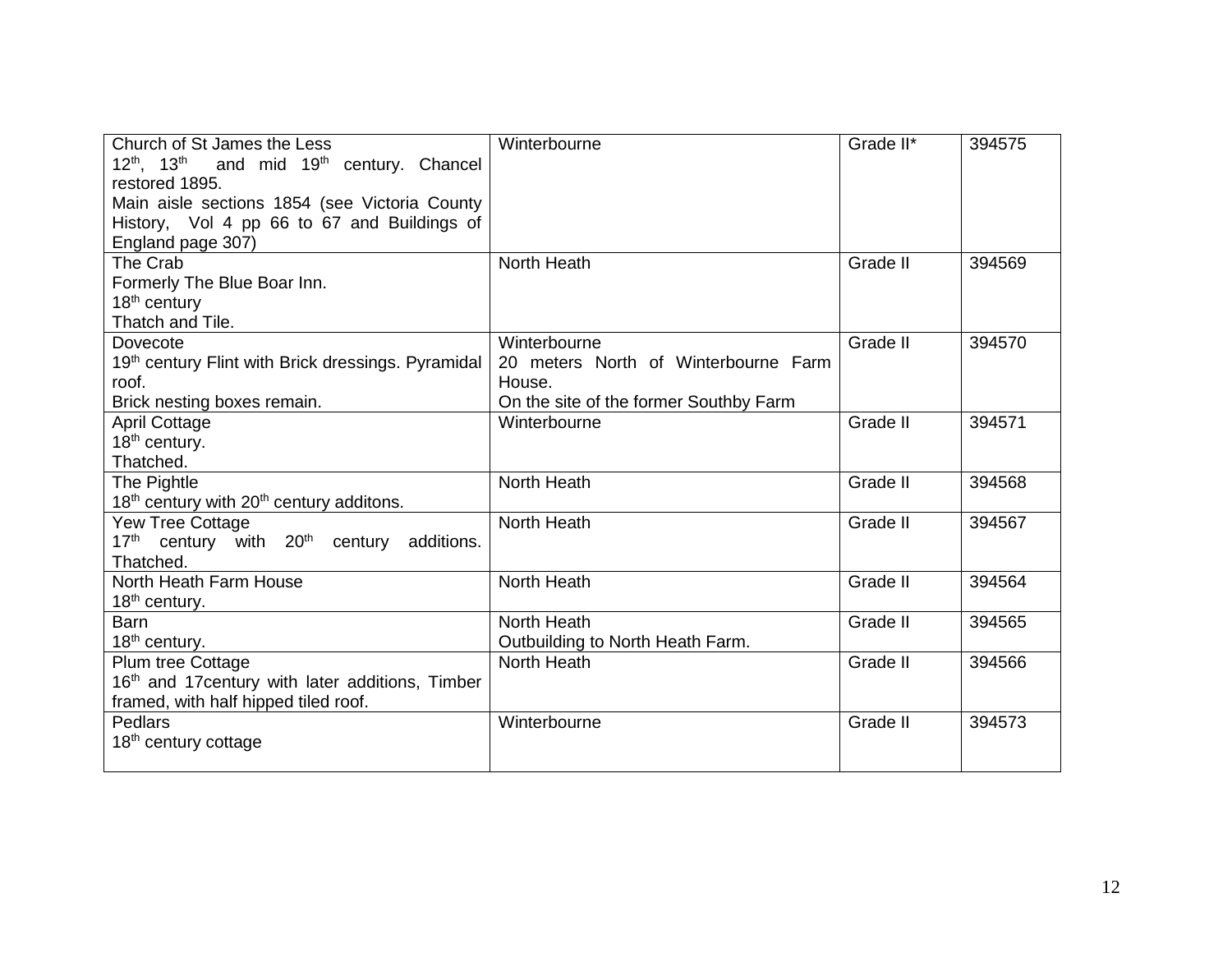Detailed copies of the English Heritage Listings are available from West Berkshire

Council, or locally from Sue McLaren-Thomson, clerk to the Parish meeting, The Old Cottage, Winterbourne, or Paul Savill, Gifford House, Winterbourne.

The 20 listed buildings in Winterbourne are the only historically designated sites (ie there are no Scheduled Monuments, Registered Parks or Gardens or Registered Battlefields in the parish). Winterbourne also does not have a Conservation Area.

A triumph for Conservation has been Pit Kings Farm House, It was originally proposed to demolish and re build with a characterless brick building. With local intervention this fine brick and flint, vernacular building, with 18th century origins has been preserved. The only other brick and flint dwelling in the Parish being Hop Castle.

Investigations are being made to preserve as much as possible of the now declining important Dovecote in the Village. These are at the early stages, as is often in these cases funding remains the main issue.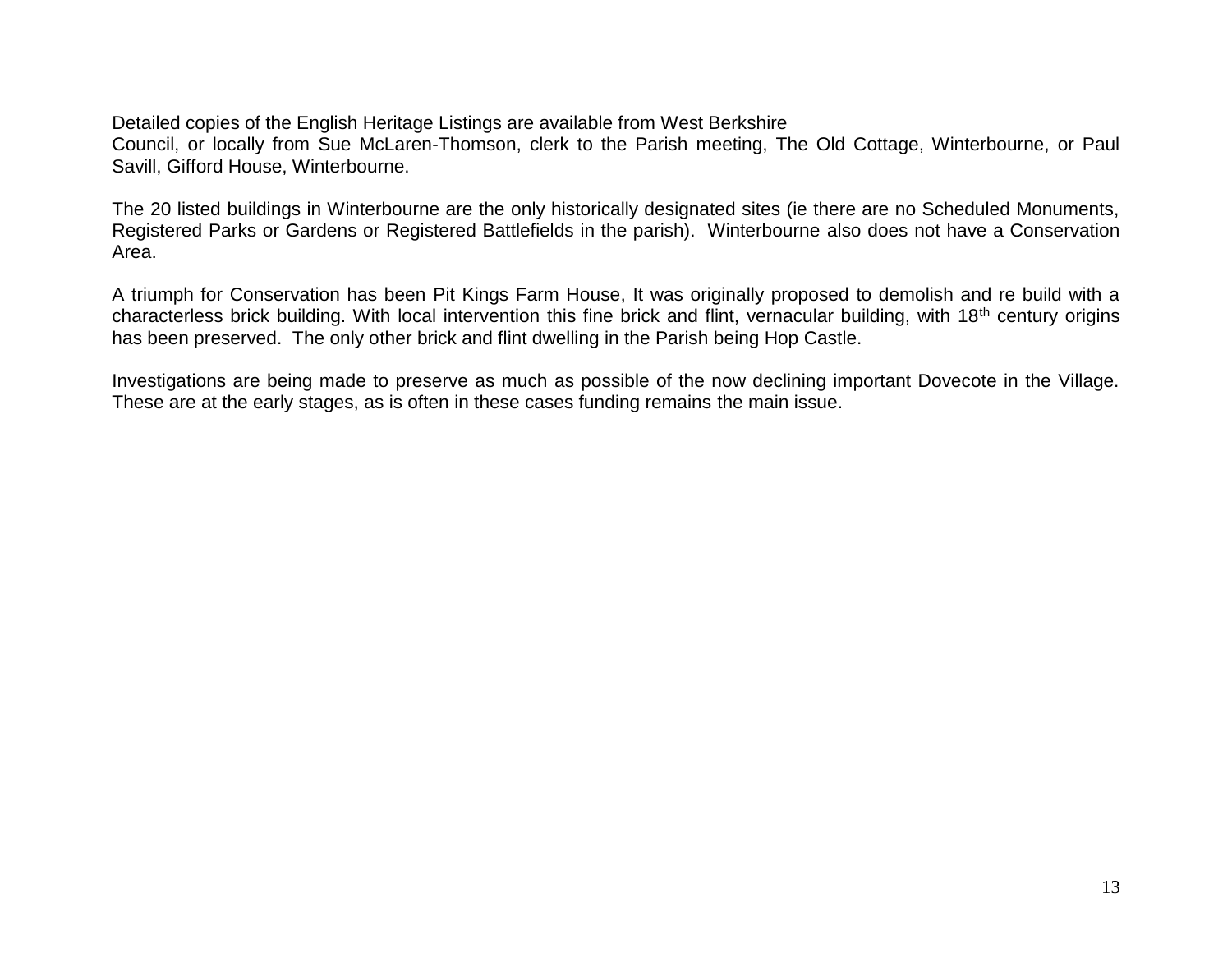# **Village institutions and facilities**

In spite of the parish straddling the M4, Winterbourne is a very rural parish and there are only three parish institutions, namely the Church, The Crab at Chieveley (but in the parish) and the Winterbourne Arms.

Winterbourne Church (dedicated to St James the Less). Apart from its formal ecclesiastical services, the church is used as a meeting room for parish meetings, exhibitions and general parish gatherings.

The Crab has a longstanding historical connection. In its previous life as the Blue Boar Inn it was used as overnight accommodation for Oliver Cromwell on Saturday October 27<sup>th</sup> 1644, before the battle of Newbury, when his troops camped on North Heath. Now The Crab is a nationally known fish and seafood restaurant and boutique hotel with 14 deluxe rooms. Its also well known as a wedding destination.

In the village itself, stands The Winterbourne Arms, a typical country pub, formerly known as The New Inn. The origins of the building date back over 300 years as a former bakery. The menu reflects both traditional and modern style British food, whilst maintaining the traditional bar and pub atmosphere.

Snelsmore Common Country Park occupies a small part of the parish and is an excellent example of southern heathland, with many rare plants and animals. There is a full time warden and the common is managed to a high standard. . As well as being an important area for recreation, it is also a Site Special Scientific Interest for heath land and a Local Geological Site due to the swallow holes present on the site.

[www.achurchnearyou.com/winterbourne](http://www.achurchnearyou.com/winterbourne) [www.crabchieveley.com](http://www.crabchieveley.com/) [www.winterbournearms.tablesir.com](http://www.winterbournearms.tablesir.com/)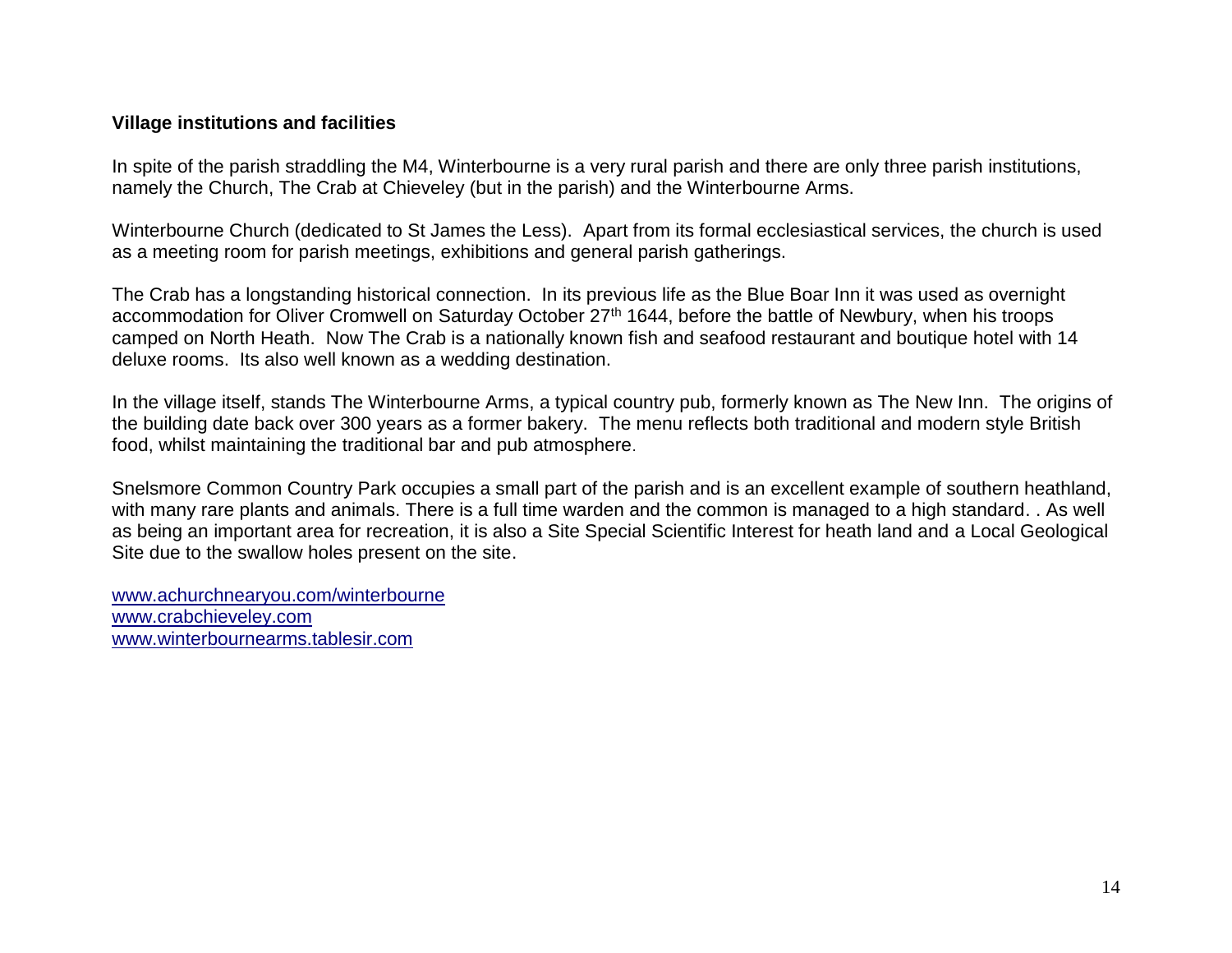# **Village communications**

# **General**

The parish is aligned on a north/south axis with the main centres of habitation, North Heath and Winterbourne village, being 1.5 miles apart.

# **Meeting places**

There is no village hall, so village functions and parish meetings take place in the church and in the village pub. The village pub (the Winterbourne Arms) is in the centre of the village and the church is about three-quarters of a mile away on the Boxford road.

# **Roads:**

The village is well placed for speedy access to the M4 and A34, with the distance to junction 13 on the M4 at three miles. These roads provide quick routes to the north (Oxford, Birmingham), the south (Southampton, Portsmouth), the west (Bristol, Cardiff) and to the east (London).

## **Railways:**

The nearest railway station is in Newbury, where the mainline station (five miles), provides access to Reading, London and the West Country.

# **Busses:**

There are no bus services available from the village, but a very limited service is available using the Service 107, which stops at the junction of the Winterbourne road and the B4494. This connects to Newbury, but involves a three-quarter mile walk via an unlit and narrow road.

Timetables are available from West Berks Council on 01635503248 or via email at [transport@westberks.gov.uk.](mailto:transport@westberks.gov.uk) The mail bus has been discontinued.

# **Footpaths**

There are many footpaths and bridle-paths providing the village with access to Snelsmore Common, Chieveley, Donnington, Bagnor, Boxford and North Heath.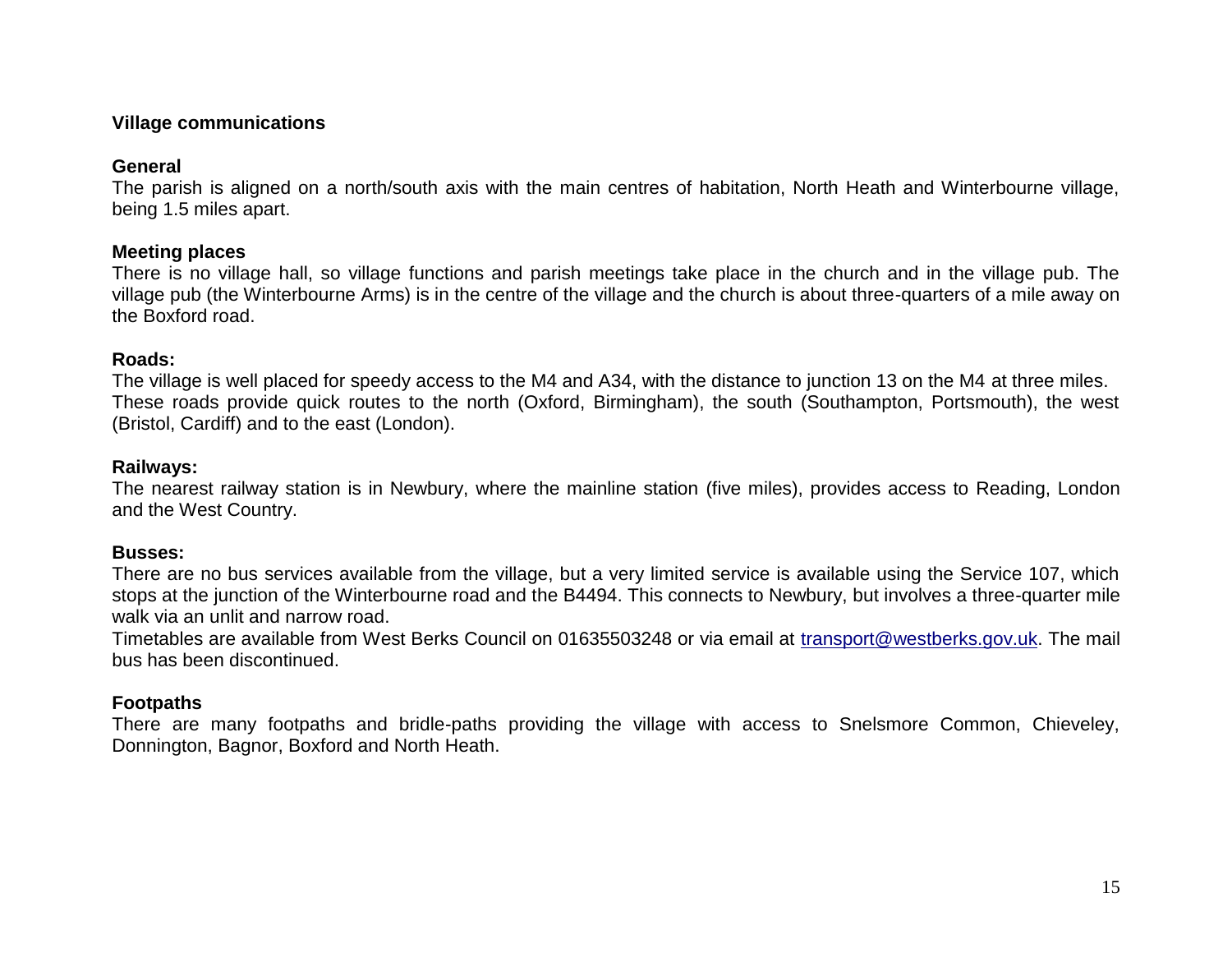# **Internet Broadband**

The village has broadband access but is some distance from the Chieveley exchange (telephone) and the broadband speed is low.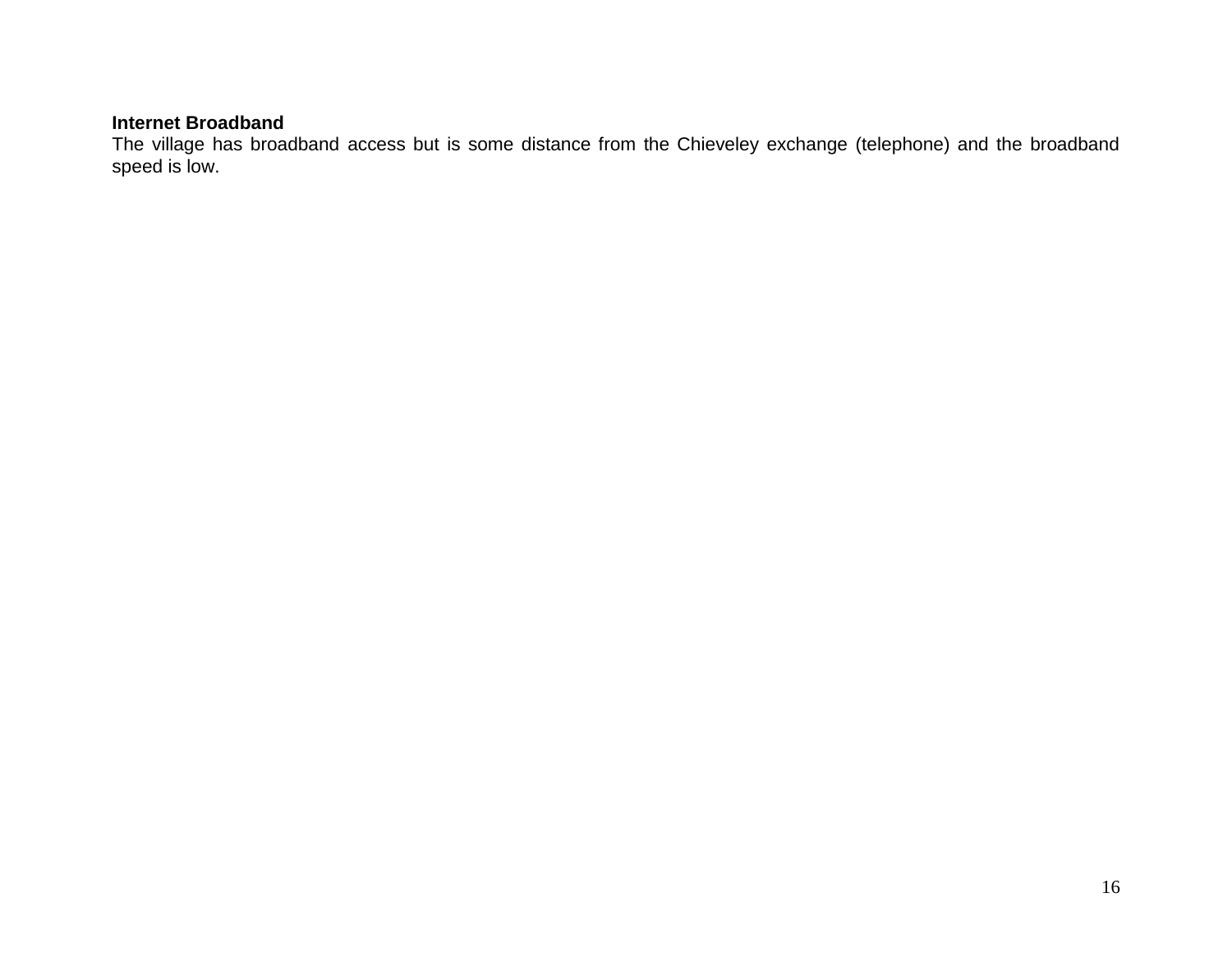# **Results of the October 2006 questionnaire**

Questionnaires were distributed in October 2006, one asking about the household in order to capture the basic facts about the parish as it is today, one per adult covering the focus areas and one per youth coving their areas of interest.

The questionnaires were distributed to seventy nine households in the parish. Responses were received from forty four households.

#### **Key learnings and recommendations**

#### **Things people like:**

- Adults
	- o low stress
	- o it combines beautiful open **unspoiled countryside** with **unobtrusive village** community atmosphere and a great mix of people
	- o residents are **friendly and helpful**
	- o it is a **caring community** & a good community to be part of.
	- o the most important thing is the **community spirit** of the village and the many friendships.
	- o because it is a **perfect little hideaway** from the big horrible, modern, political world.
	- o it is picturesque, **interesting historically** and has a lovely population of friends.
	- $\circ$  Winterbourne is a hamlet which should never change. We need to keep some places in this world just as they are, so that the future generations can see just what it was / is like in a **COMMUNITY**!
	- o The countryside is **excellent for riding and walking**.
	- o Winterbourne is not being swamped by new houses
- Young People
	- o **running about** in the fields
	- o **quiet**
	- o the people are **friendly**
	- o the countryside (**woods**)
	- o There are a lot of **social events**
	- o **lots of space** & country
	- o free to do what you want in a **safe environment**
	- o **lots of places to walk**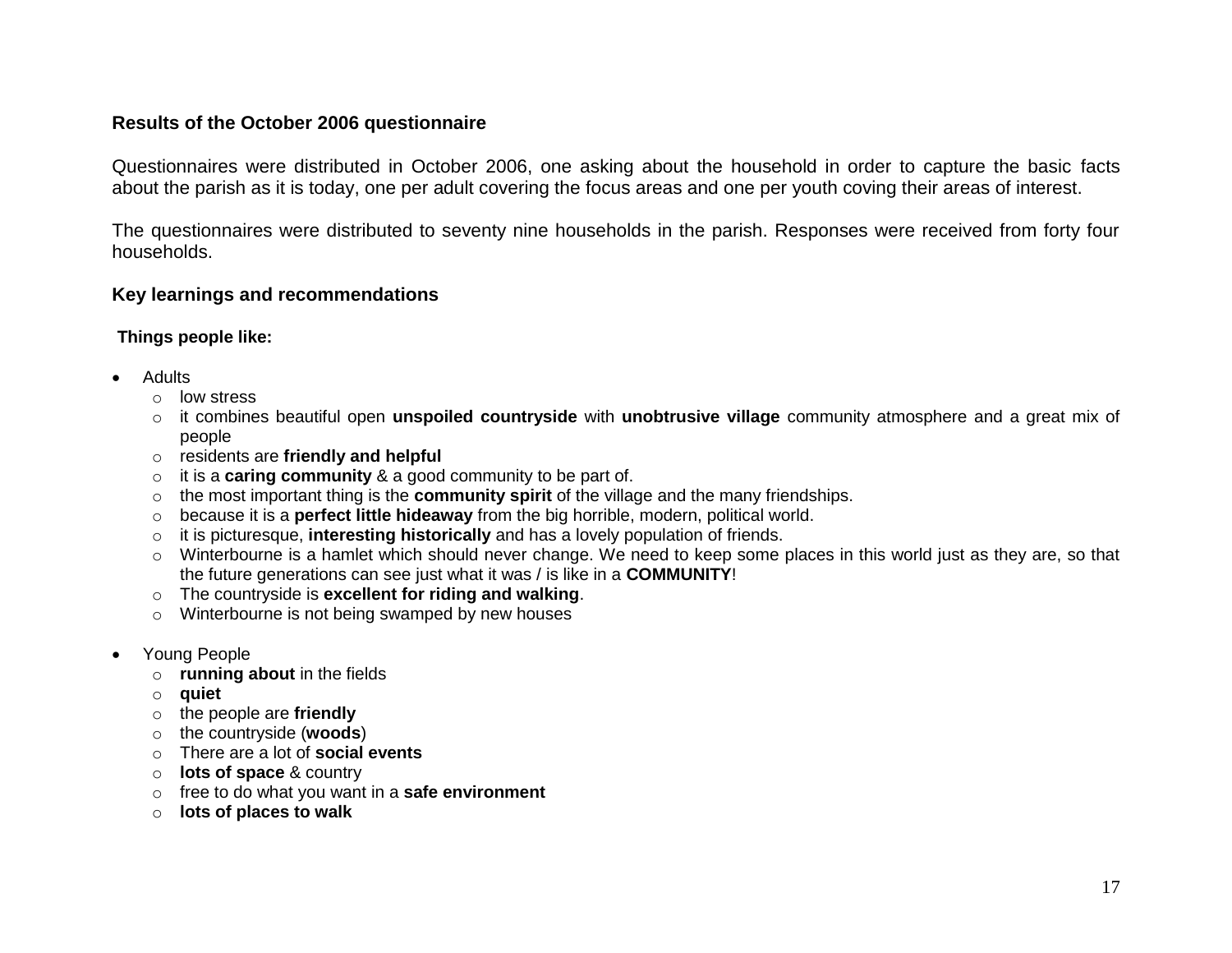**Things people dislike:**

- Adults
	- o the noise **from the motorway**, 4x4 **drivers who destroy our tracks** and walkers who use the public foot path as access for theft
	- o **lack of transport** to/from Newbury
	- o very little! I am **concerned that over zealous planners will turn the road into a maze of speed humps and cameras**.
	- o Chievely shop weekend opening hours
	- o **motorbikes & 4x4** on bridleways
	- o **M4 motorway noise**
	- o Thames Valley hosepipe bans
	- o no Saturday surgery at Downland practice
	- o **motorbikes** without silencers and the convoys of **4x4 vehicles** that regularly motor round and over North Heath and **low flying helicopters**
- Young People
	- o living near the **M4**
	- o too **remote**
	- o **distance** from friends
	- o feel **intimidated** by a small group of people
	- o the motorbikes
	- o lack of **public transport**
	- o **nothing** to do
	- o it's very **small and secluded**

#### **Crime, safety and policing:**

- People feel safe both day & night
- Crime is low
- Only 28% of people think policing is good or adequate
- Neighbourhood Watch is in place but there are not meetings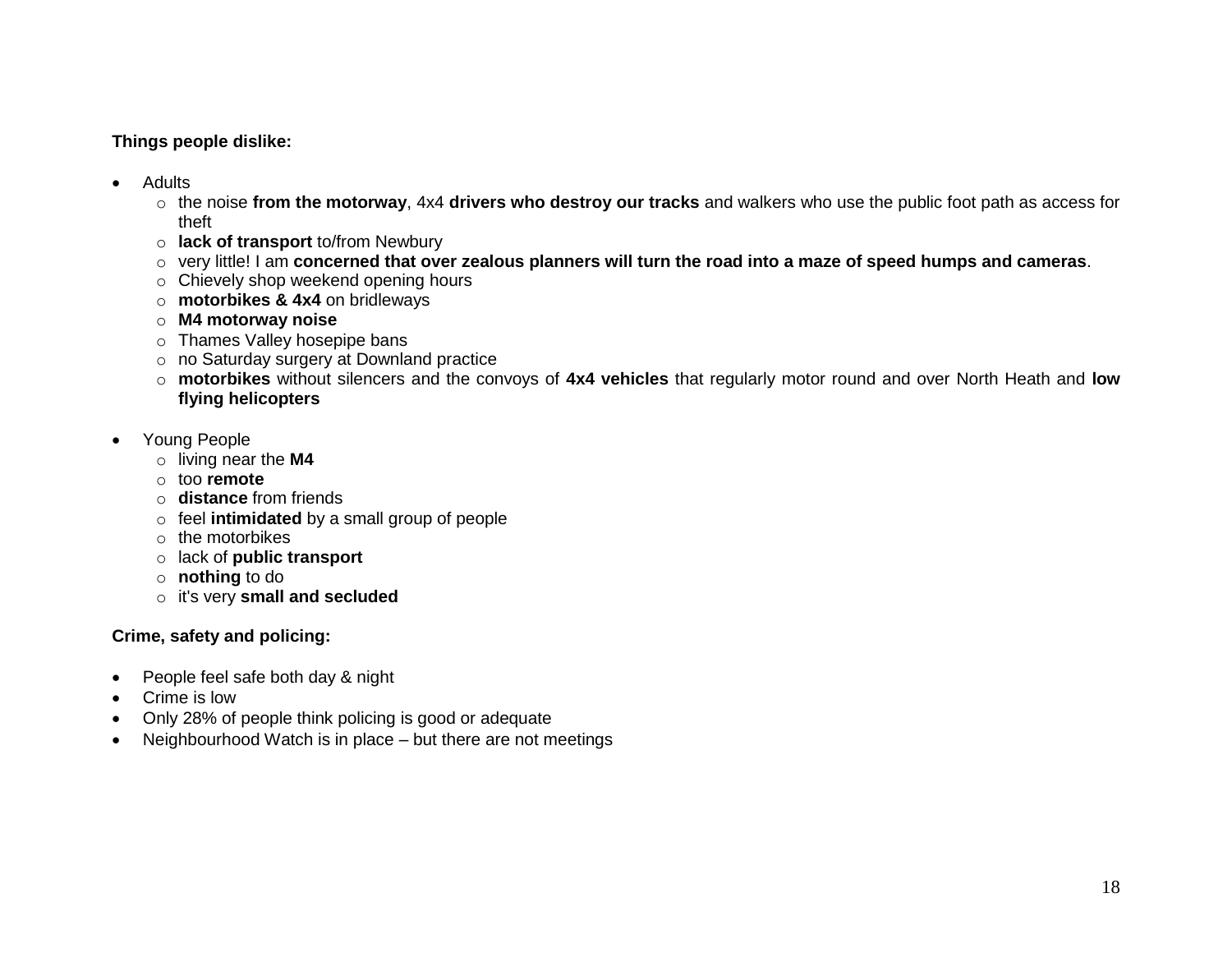#### **Recommendation:**

**A Neighbourhood Watch meeting with the police should be organised to raise awareness and to give opportunity to discuss issues with the police.**

#### **Transport:**

- Transport is considered poor, but lots of cars in the parish, only 1 household does not have a car.
- Only 9% said they would use public transport if available.

**Recommendation: No action should be taken with respect to transport**

#### **Roads:**

- 60% of people think the volume of traffic has increased on the B4494
- 40% of people think the volume of traffic has increased in Winterbourne
- 45% of people want speed limits on B4494
- 90% of people would support accident prevention measures on B4494 but mixed views on what is appropriate
- 30% of people, 28 respondents want "Reduced speed limits Winterbourne Village & Lanes"
- 26% of people, 24 respondents, want "Vehicle restrictions (weight / width) Winterbourne Village & Lanes"
- A significant number of respondents 17 and 15 respectively , think improvements are necessary in terms of "Vehicle restrictions (weight / width)" and reduction of speed limits on roads around North Heath

#### **Recommendation:**

**The Parish should investigate further speed and accident prevention measures for the B4494. The Parish should investigate the feasibility of vehicle restrictions (weight / width) and speed limits in the roads around Winterbourne and North Heath**

#### **Development and Planning:**

- 75% of respondents said they would not object to planning requests for residential homes in existing or redundant buildings
- 66% of respondents said they would object to planning requests for residential homes on green field sites
- 69% of respondents said they would be happy to see small family homes being developed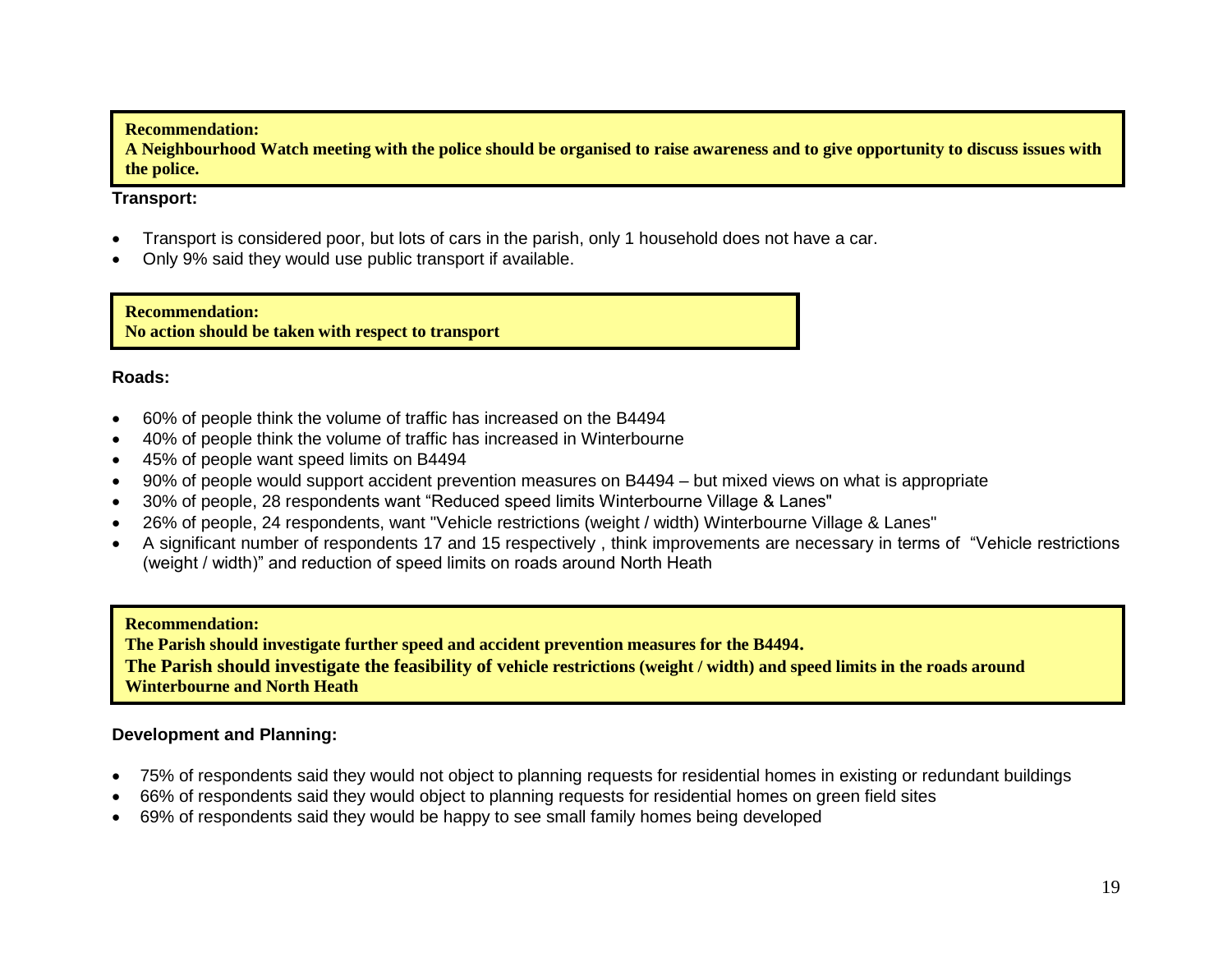- 59% of respondents said they would object to planning requests for office developments
- 70% of respondents said they would object to planning requests for industrial developments
- 70% of respondents said they would object to a planning request to turn the Winterbourne Arms Pub into a residential home

# **Recommendation:**

**The Parish should develop and publish a Village Design Statement to capture all the development preferences expressed by the Parishioners of Winterbourne.**

# **Local Environment:**

- 11% of respondents consider their recycling habits to be poor
- Greater than 40% of respondents believe their recycling habits could be improved by suggested measures.
- No issues with refuse collection or roadside and hedge maintenance.
- 27% of respondents consider there is an issue with dog mess.
- 33% of respondents consider there is an issue with litter.
- **Disturbances** 
	- o 52% of people said Low Flying aircraft
	- $\circ$  39% of people said Traffic noise (mainly M4)
	- o 26% of people said Bicycle / motorbike scrambling (North Heath)
	- o 21% of people said Light pollution (North Heath)
- 81% of respondents considered local footpaths to be adequate or good.
- 78% of respondents are interested in local wildlife and the landscape and said they would like to see many of the suggested improvements implemented
- Over 33% of the respondents said the Parish would for picnic, BBQ or child plays area.

#### **Recommendation:**

**The parish should investigate how to have improved recycling measures implemented**

**The parish should develop a plan for improving the local wildlife & landscape**

**The Pash should develop a plan for the introduction of facilities for children**

# **Community Spirit**

• Less than 30% of respondents are interested in participating in parish groups for football, sewing, coffee mornings, choir, bell ringing or social club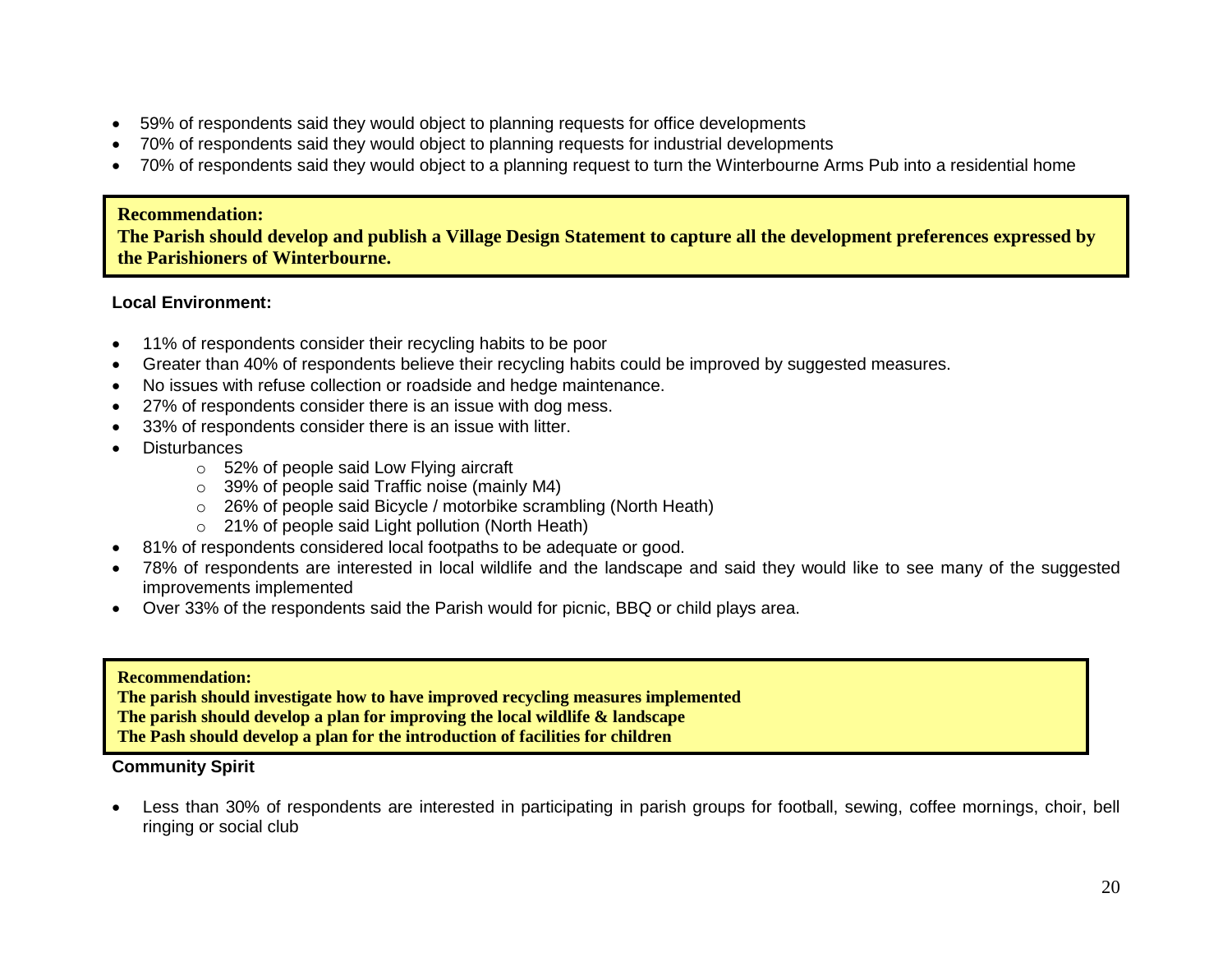- Less than 30% of respondents are interested in any suggested "help" ideas
- Several people expressed interest in participating some suggested group activities
- 66% of respondents said they would like to see regular information postings in the Parish magazine
- 65% of respondents said they would value the development of an updated Parish history.

#### **Recommendation:**

**People should volunteer if they would like to lead a group activity An editor for parish information submission to the Parish magazine should be appointed The Parish History should be updated.**

# **Action Planning**

On the basis of the responses, and further exploration of the viability of the measures suggested, the steering group drew up the following action plan under four main headings:

- Environment
- Flood Prevention
- Roads, Bye ways, North Heath Issues
- Village Design
- Children Facilities

Each was tackled by a separate subgroup. The leader of each subgroup enlisted a great deal of practical help from other interested residents.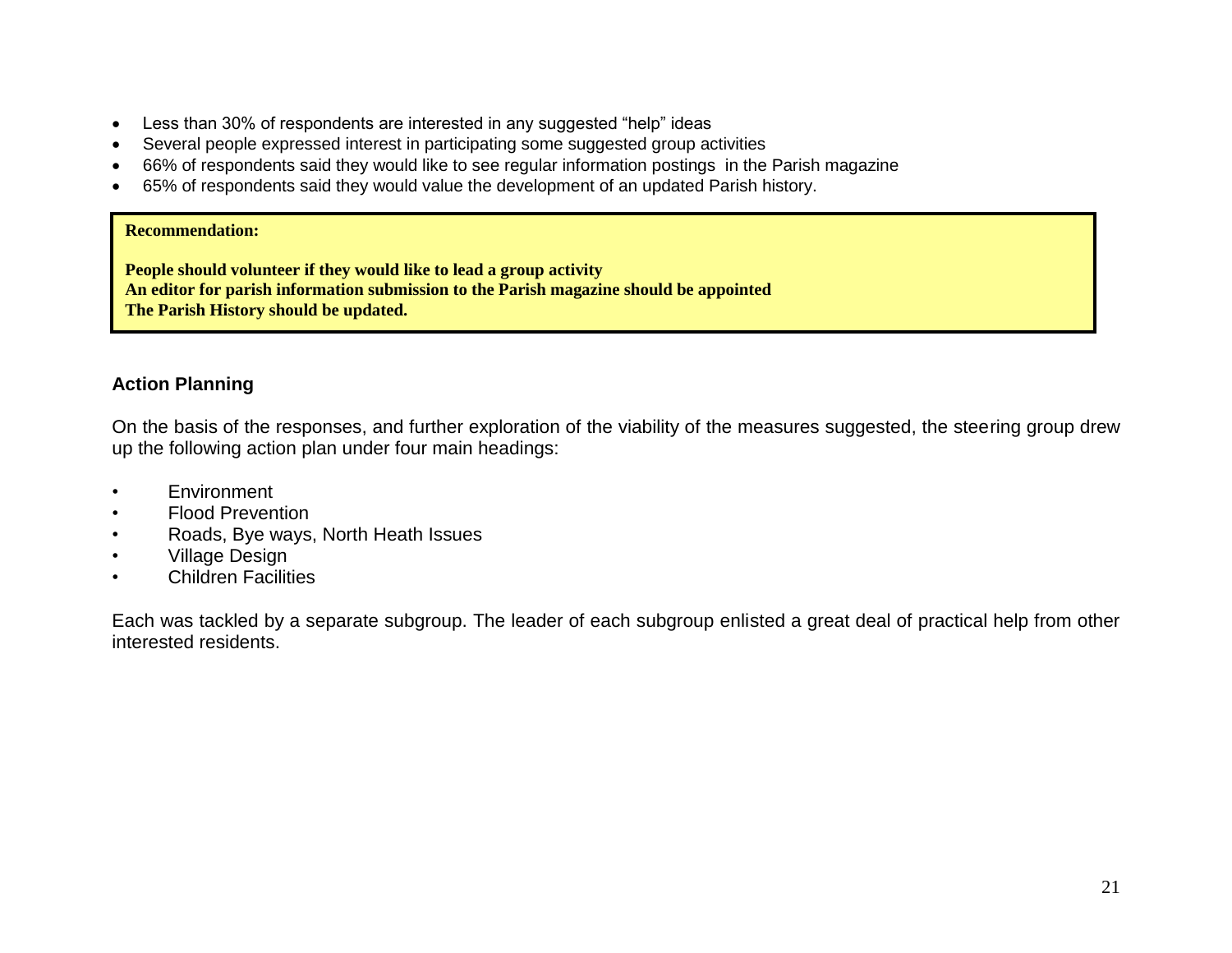# **Environment Plan**

# **Introduction**

The list of improvements suggested for local wildlife and landscape includes:

- 1 more info about the Winterbourne stream
- 2 preservation of barn owls
- 3 encouragement of bird life
- 4 opening of new woodland walks/paths
- 5 Increase in wild flower population
- 6 planting of more hedges
- 7 planting of more trees

Items 2, 3, 5, 6, and 7 are all themes which occur constantly when there are discussions about improving local wildlife and landscape in a locality and they are all interconnected. Item's 6 and 7 concern the basic structure of the countryside in the parish, which if in good health will encourage birds (No 3) and wild flowers (No 5) and to a certain extent help barn owls (No 2).

No's 1 and 4 are different. No'1 is mainly about liaising with other organisations which have data on the stream or who have a statutory responsibility to keep records, such as the SWT (Sewage Treatment Works) who have to keep within certain constraints. It might be more appropriate if all the data on the stream was collected by the Flood Committee. No 4 concerns access, which is a separate subject.

# **Hedges and trees**

There are two key areas where Winterbourne needs action.

- There are very few young trees, especially in the hedges. Trees in hedges, fences and roadside verges make an extremely important contribution to our landscape. Trees do not live for ever and replacements are needed.
- Winterbourne has what might be described as an empty quarter, where all the trees and hedges were removed in the latter part of the 19<sup>th</sup> century for arable farming. This area is bounded by the road into the village from the north, the road to the church, the track to Lower Farm, the bridleway to Wyfield, and the M4. The 1842 Tithe map shows us that this area used to have approximately twenty fields with nearly eight miles of hedgerow. Today there are four fields, with virtually no hedgerow. What makes this a candidate for specific action is that two other important factors come in here.
	- 1. This area is crossed by two bridleways.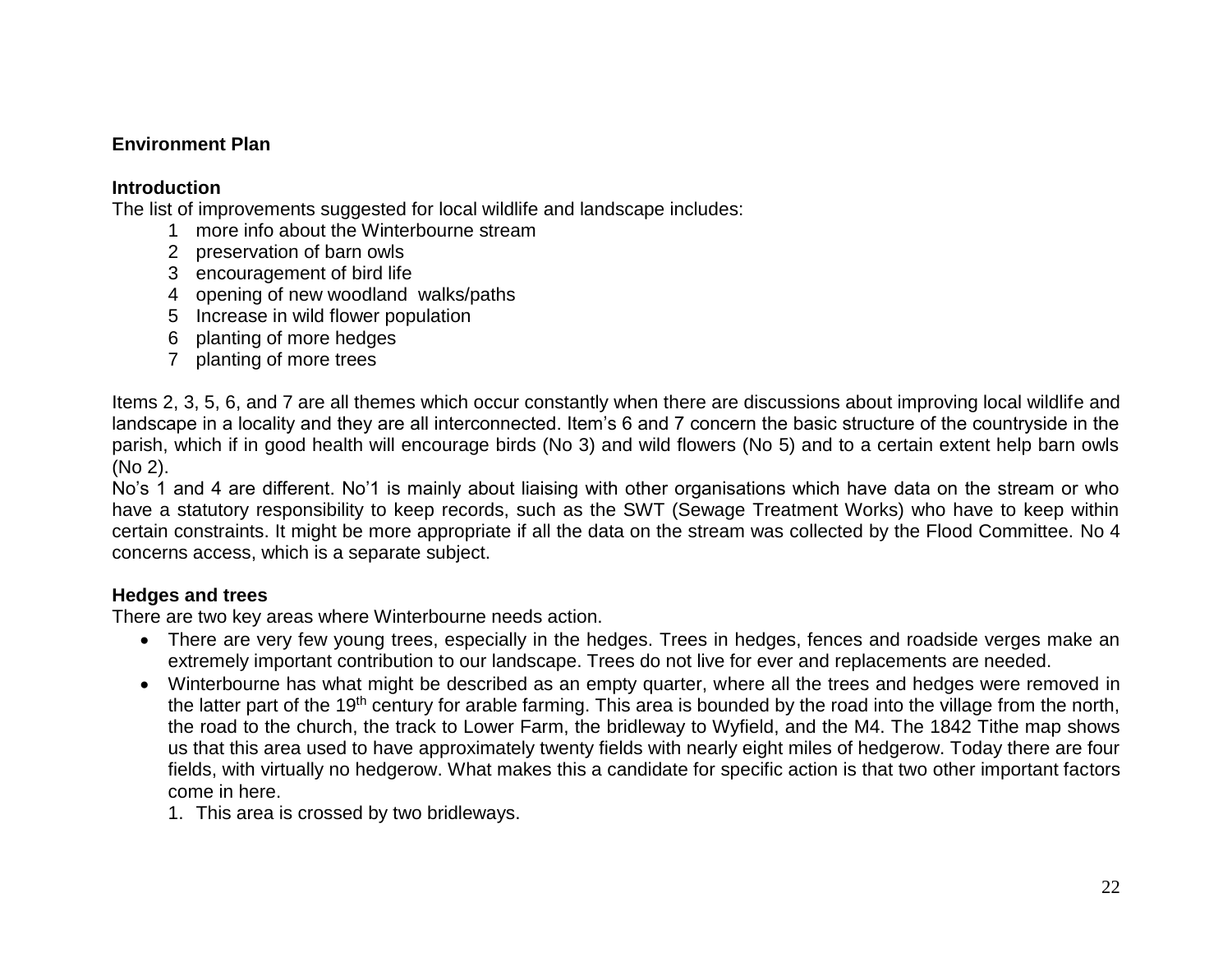2. A visual screen and a sound barrier is needed to protect the parish from the M4, and both of these are specifically mentioned in the new policies of the North Wessex Downs AONB ( Area of Outstanding Natural Beauty). If hedges and trees were planted along the east / West bridleways, they would contribute much more than just being landscape and wildlife features.

If these hedges had a reasonable number of hedge trees and even wild flowers, they would encourage much wildlife.

#### **Suggested action**

- **Carry out survey of condition of hedges in the Parish.**
- **Carry out survey of type and age of trees outside of the main woods.**
- **Produce a draft plan for hedge repair and replacement and tree planting and replacement.**

This would be the basis of the case for hedge and tree planting in the empty quarter and elsewhere. The AONB team at Denford would probably be very happy to talk any ideas through with us. When all this has been achieved, an approach could be made to the relevant landowners.

#### **Wild Flowers**

The meadow wild flowers have taken such a hammering due to the intensification of agriculture over the years. Woodland flowers have survived because they are much safer away from arable herbicides, and in Maple Ash Copse they are doing fine although efforts to restore hazel coppicing are still being frustrated by deer and rabbit browsing. Lucinda Steel's 2 acre field was restored in 1988 and now presents a great sight when all the cowslips are in flower and the McGregor's 10 acre field was restored in 2000. There are other important areas such as the churchyard, Preston Rabl's field where scarce chalk land flowers grow and the verge of the B4494 beside the M4. In the ideal world, these areas should be joined up by wild flower field margins, but this may be far in the future. What may be possible in the shorter term is to concentrate on those areas which are still managed sympathetically for wild flowers, but where most of the wild flowers have been eliminated by herbicides over the years. There are some quite significant areas in this respect in the Parish.

#### **Suggested action.**

• Identify grassland areas where management is sympathetic and contact landowners to investigate whether wild flower enrichment is feasible.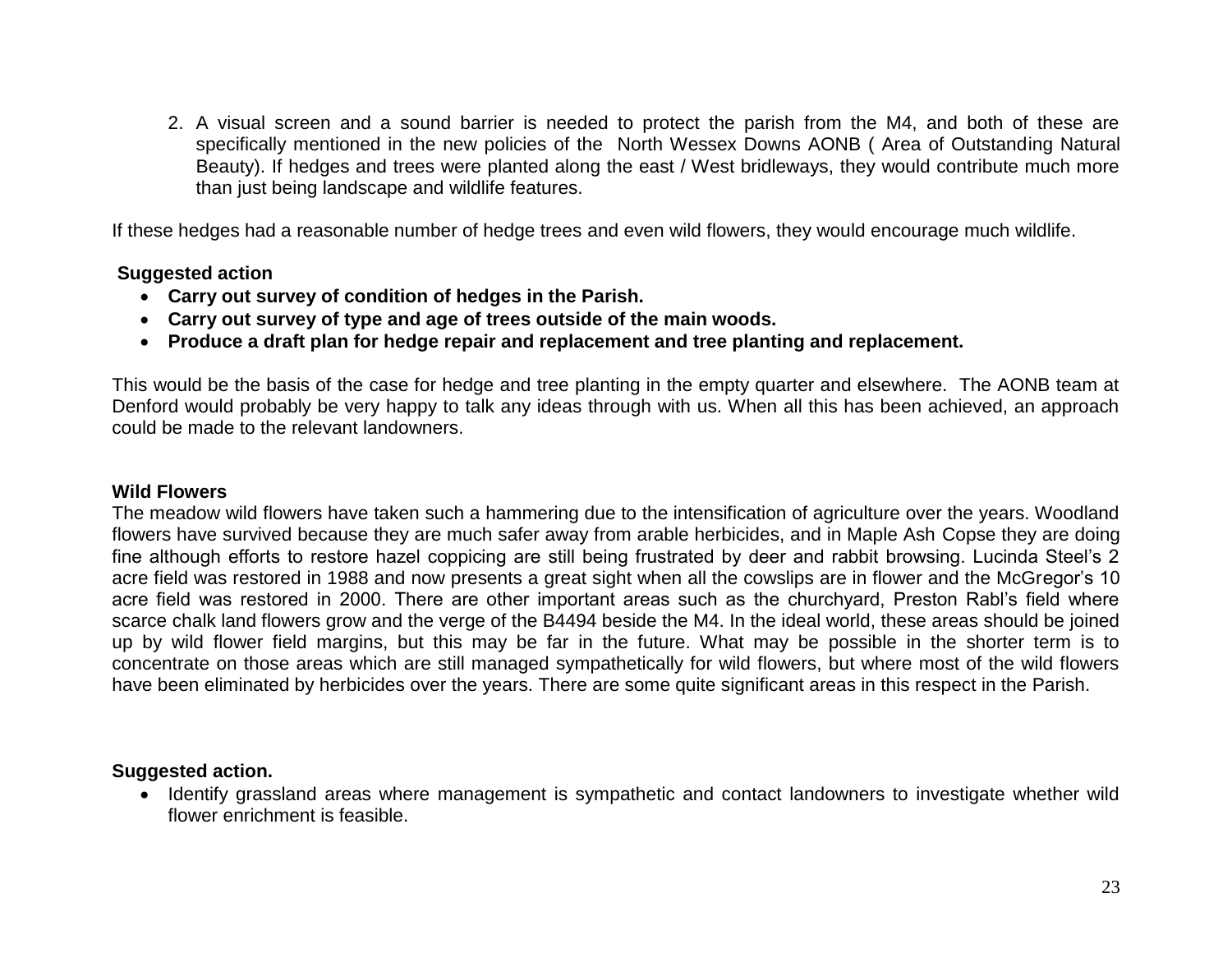# **Barn Owls**

Barn owls require small mammals which require rough grassland. New hedges will help, especially if they have 2m field margins which are sympathetically managed Rough grassland areas where trees have been planted also help. But more can probably be done and professional advice is not far away in the shape of the Barn Owl Trust, which has its HQ at Sheepdrove Farm at Lambourn.

## **Suggested action.**

• Contact Jason Ball at Sheepdrove Farm for advice.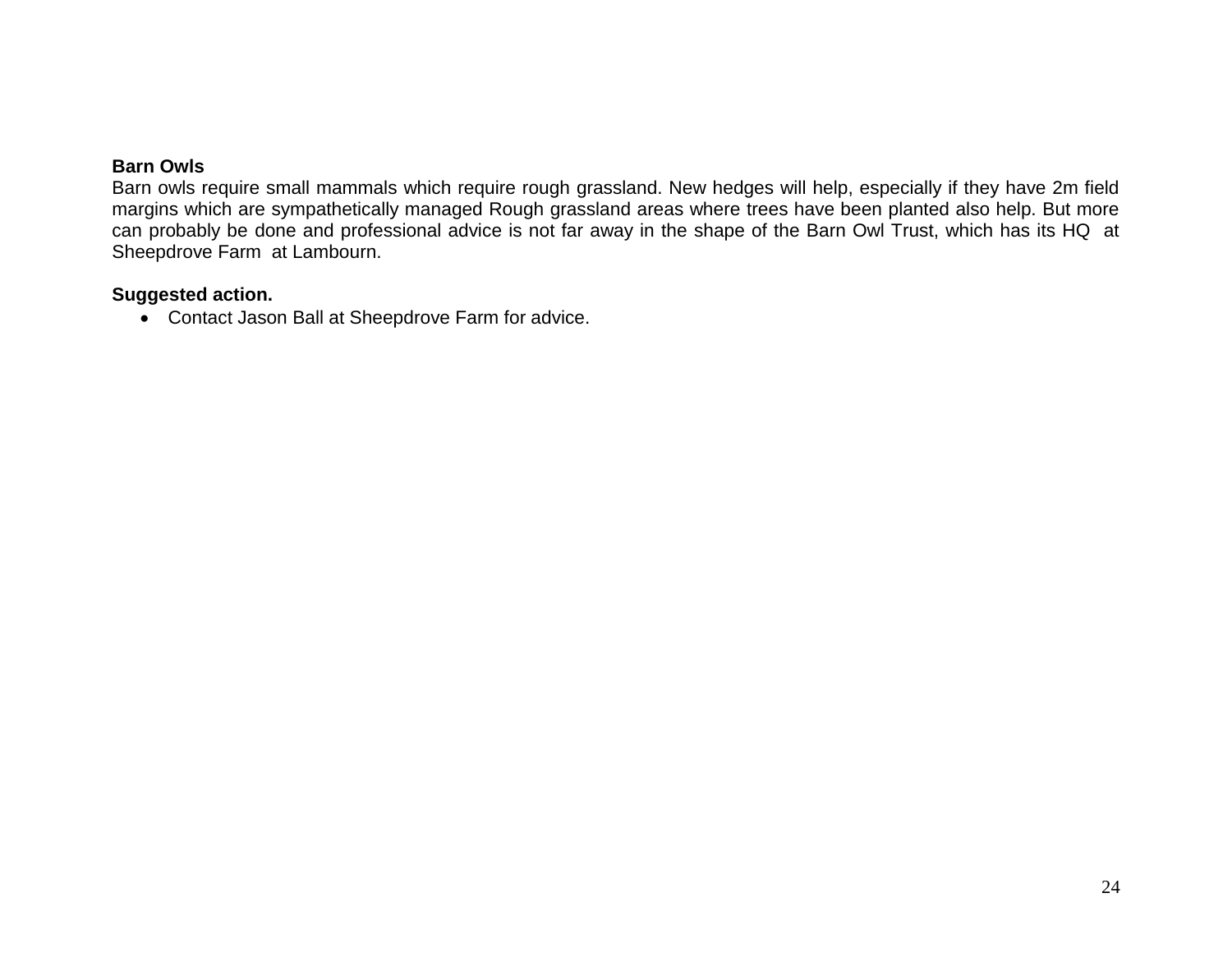# **Roads, Byways and North Heath issues Plan**

#### 1. **B4494 Newbury-- Wantage road**

It was noted that speed warning and caution signs had been installed on Bussock Hill and on the hill on the north side of the Crab Restaurant. It was agreed to monitor any accidents in the future as a measure of the effectiveness of these signs. In addition Stephen Mitchell would meet with Andrew Garratt at West Berks Council to explore other safety measures such as double white lines.

#### 2. **North Heath issues**

Use of North Heath Byways by motor cyclists and 4x4s has led to serious ruts on the Byways making them hazardous for walkers. Meetings would be held with the council to see if further restrictions could be introduced on the south side of the heath to prevent further damage.

#### 3.**Heavy goods traffic on School Lane and Gidney Lane**

An increasing amount of HGVs use these narrow lanes. A discussion will be held with the Council to explore potential weight restrictions.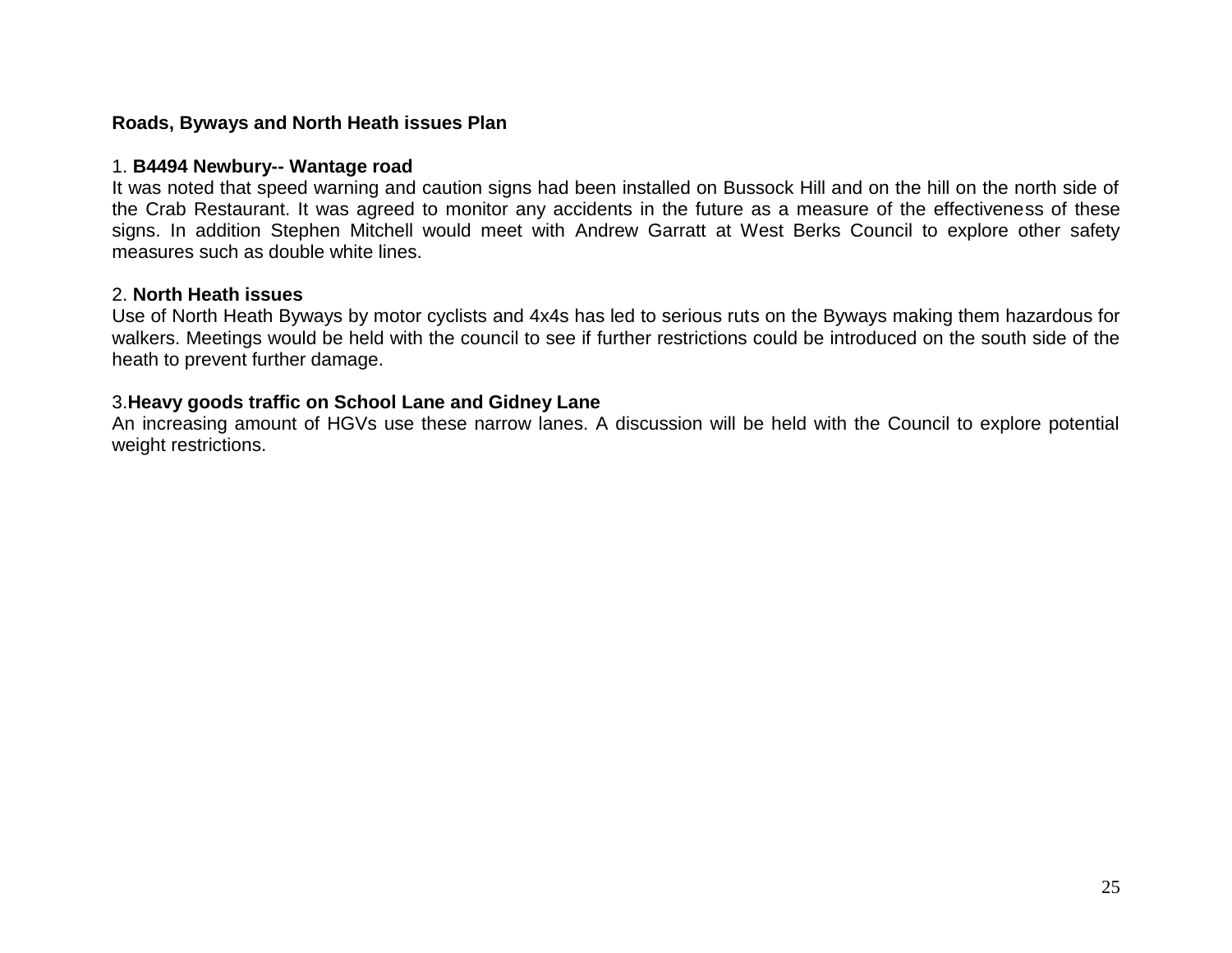## **Flood Prevention Plan**

#### **Background**

On 20th July 2007, around 15 houses in Winterbourne Parish were flooded after rainfall of over 4 inches in the space of a few hours. Most of the flooding within the parish occurred along the banks of the Stream in the village of Winterbourne, although three properties remote from the Stream were affected to the north in the hamlet of North Heath.

The flood was caused by huge amounts of surface water running off the fields and into the Winterbourne valley. This water was not able to disperse quickly enough because the ground was already waterlogged and the stream was already running at an unusually high level for the summer period. The flood waters had subsided by the evening, leaving villagers with a huge clearing-up operation. In the ensuing months, the affected homes were dried out, plaster stripped off the walls and replaced, floors replaced, and in several cases it was over a year before the homes were reinstated to their former condition and the residents could move back in.

According to the Meteorological Office this was a 1-in-169 year event due to unusually heavy rainfall after three months with over twice the average monthly rainfall. However, with climate change, there is a probability that such events may occur more frequently. It is clear that the Winterbourne residents need to be better prepared and to take action before flooding occurs again. Accordingly, a village flood group was set up to draw up flood prevention plans and put them into action.

The Winterbourne Stream, as a typical chalk stream, should be kept flowing fast in order to maintain the gravel bed and avoid build up of silt and weed. At the time of the floods, the Winterbourne Stream was full of weed that had grown during the spring and summer. It is certain that even if the stream and drains had been working to full capacity, the village would not have totally escaped flooding, but it is likely that fewer houses would have been affected.

The Environment Agency normally clears the stream every year, at the end of the summer, in preparation for the winter. While it was suggested at the time that the Environment Agency had no budget for clearing the Winterbourne Stream in 2007, it is clear that even if money had been available, the work would not have been done until late summer. It should also be noted that watercourse maintenance on the stream is ultimately the responsibility of the riparian owner. Since 2007, the Environment Agency have continued to clear the stream once per annum, but it is clear that this not sufficient to ensure that the stream remains clear at all times of the year. Therefore, the villagers have decided to take on this task themselves. The first village stream work party in June 2008 was a major success with around 30 villagers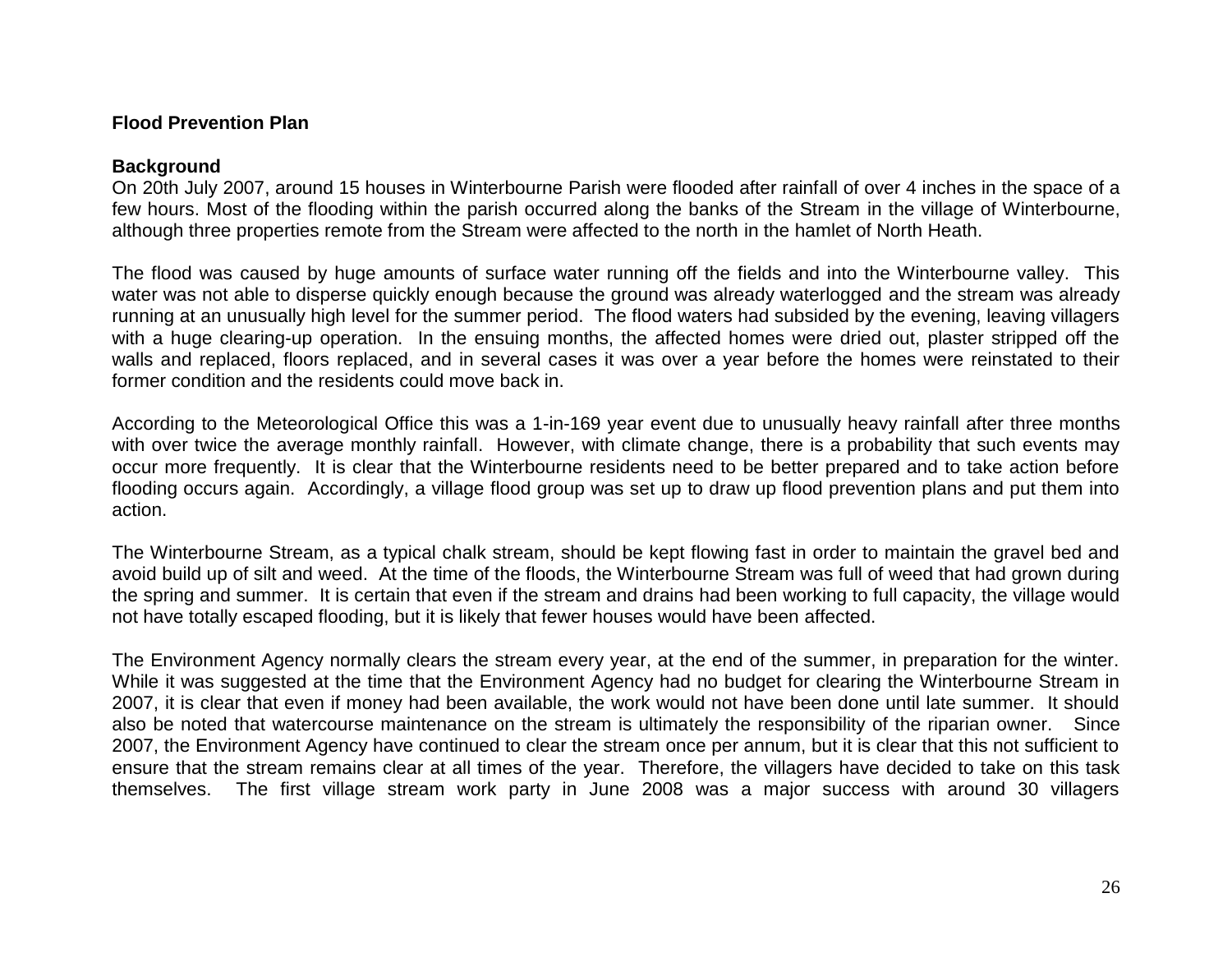enthusiastically taking part in clearing the stream, no doubt motivated by the promise of refreshments in the Winterbourne Arms afterwards!

There is evidence that old drainage ditches have been filled in and that the land to the north of the village has been reshaped, removing a natural flood plain that may have alleviated flooding in the past.

There is a pumping system in the Downland area (West Berkshire Groundwater Scheme), originally built to feed water from the chalk aquifers into the River Thames to supply London with water in times of severe drought. As part of this system there is a pipeline from North Heath to Bagnor, which could potentially be used to divert water from Winterbourne itself and to keep the groundwater levels lower. Contrary to popular belief, this pumping scheme has been used to reduce groundwater levels in several Downland villages (e.g. Great Shefford, Lambourn and Hampstead Norreys), and was used to reduce the level of the Winterbourne Stream during the winter of 2003-2004. The pumps are expensive to run, costing around £2000-3000 per month, but West Berkshire Council contributes to the running costs. The pumping scheme was not used in summer 2007, as it is considered most effective during the winter recharge period. Whether the pumping scheme would have helped reduce the affects of the July 2007 flash floods is open to conjecture, but it is clear that it is an important element in preventing groundwater flooding. (In this context it is important to understand the distinction between flash flooding, fluvial flooding and groundwater flooding.) The village flood group has made contact with the Environment Agency employee responsible for the West Berkshire Groundwater Scheme with the aim of ensuring that the pumps are switched on when the groundwater reaches a predefined trigger level.

A report by White Horse Contractors, commissioned by Preston Rabl, Parish Chairman, made the following observations:

- 1. Regular maintenance of the watercourse through the village should be carried out, involving removal of excessive weed growth, bank slips and any obstructions (natural or man-made) to maximise the flow of the existing channel.
- 2. A section of the stream below the village should be cleared to prevent backing up of water in the village itself.
- 3. There are various bridges in the gardens that could cause a restriction to the water flow at high levels, as the soffit levels are below the bank levels. It is recommended that the structures are removed or replaced at higher levels.
- 4. Some revetment works have also been installed along the banks and may have restricted the width in places.
- 5. The culvert to the east of the road as you enter the village [i.e. by Winterbourne Farm House] appears to be restricted. This should be cleared, and the outfall ditch should be cleared to ensure that flows are not restricted.
- 6. The stream should be excavated beneath access bridges to ensure that flow is not restricted. (This would need approval by the Environment Agency.)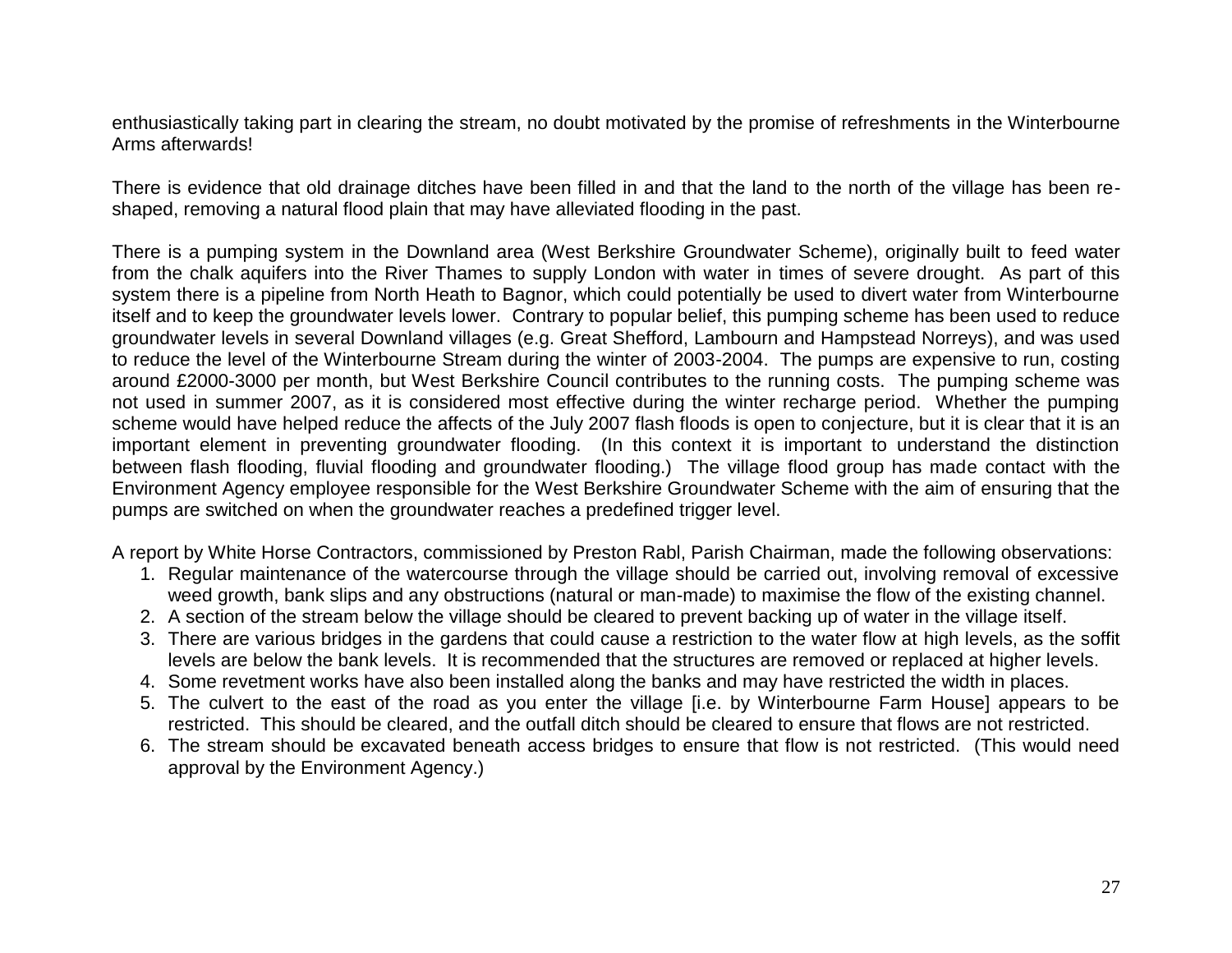A representative from the Environment Agency has inspected the stream since the flooding and made broadly the same observations as above.

During the July 2007 flood it was observed that rainwater ran in torrents down the hillside below Bussock Mayne into the low lying grass field just north of Winterbourne Farm and accumulated there before flooding over into the road. A suggestion has been made to investigate whether embankments could be built in this field to enable it to hold back a large quantity of water and release it into the stream at a controlled rate.

In common with a number of properties affected by the floods in the summer of 2007 across the country even owning a property at the top of hill did not mean you escaped from flash flooding. This is what happened to the three properties on North Heath. Flood prevention procedures for them can reluctantly be only limited to the provision of sand bags.

There is a consensus within the Parish that:

- Action needs to be taken to prevent flooding in future, e.g.:
	- 1. Keep the stream clear and fast-flowing throughout the year.
	- 2. Remove obstructions to the flow of water.
	- 3. Use the existing West Berkshire Groundwater Scheme pumping system.
- The village cannot rely on the Environment Agency and other agencies involved to accord Winterbourne a high priority in this area.
- The village as a whole should have a collective voice in decision-making, e.g. where the Environment Agency and other organisations are involved.
- The village as a whole should take action to prevent floods in future.

#### **Objectives**

- 1. To protect the village of Winterbourne from flooding.
- 2. To manage a flood situation to minimise disruption and damage.
- 3. To manage the post-flooding recovery process.

# **Suggested Actions**

Establish a volunteer group to:

- Monitor the level of the stream and the ground water in the village to give advance warning of potential flooding;
- Ensure that the stream and drainage ditches are kept clear and fast-flowing throughout the year;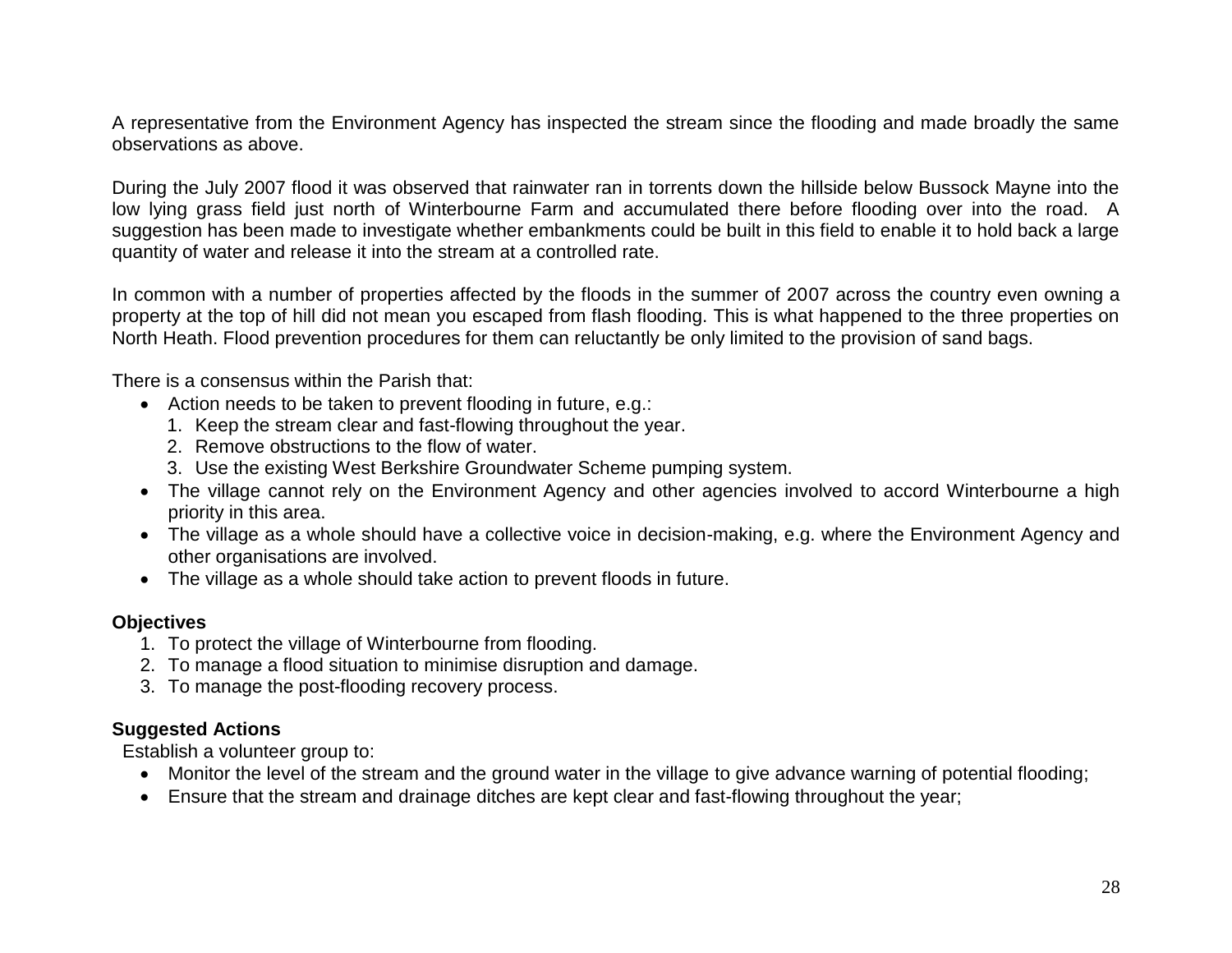- Identify works that can be undertaken to prevent future flooding in Winterbourne, such as expanding the flow capacity of the stream and the provision of flood defences or flood plains;
- Ensure that the West Berkshire Groundwater Scheme pumping system is used to reduce water levels before the ground water rises to a dangerous level;
- Investigate possibilities for installing flood defences, e.g. physical barriers to protect the village and individual houses, and exploring the possibility of making a combined approach to a suitable supplier;
- Use the collective voice of the village to apply pressure to all organisations involved (e.g. Environment Agency, West Berkshire Council and Thames Water) to ensure that the necessary actions are carried out;
- Develop an emergency flood plan;
- Put the flood plan into action in the event of a flood;
- Assist in the recovery process in the aftermath of a flood, especially for those least able to cope.

In the ensuing period since these actions were identified, a Winterbourne Flood Committee has been set up to follow up these actions. Key activities made to date include the following:

- 1 Engagement of White Horse Contractors to perform a professional survey of the stream and its flow capacity, and to advise on the provision of flood defences, in particular the possibility of building embankments in the natural water holding area to the north of Winterbourne Farm.
- 2 A village stream clearing day in the summer.
- 3 Liaised with the Environment Agency to ensure that the annual programme to clear the stream is carried out.
- 4 Contact made with the West Berkshire Groundwater scheme to understand how the pumping scheme is managed and to receive regular monitoring data.
- 5 Investigation into domestic flood protection products and made contact with suppliers of sandbags with a view to sourcing a supply of sandbags for the whole village.
- 6 Liaison with West Berkshire Council to understand, review and recommend schemes to reduce the risk of flooding.

A number of flood initiatives are now in the pipeline with West Berkshire Council and Stuart Clark, Principal Engineer (Projects), Highways and Transport Department is in regular contact with the Parish Council. They are also planning to undertake some works to create a flood storage area in the field to the north of Winterbourne Farm. This is a stop gap measure ahead of a much larger flood storage scheme they are working on with the Environment Agency. Also identified are further works that include, new wide grips to the south of the village, an earth bund to redirect surface run-off in the field on the east side of the village from the Winterbourne Arms and reshaping the village green to create a spillway to direct flood water off the carriageway and back into the stream in the event of over spilling at the bridge over the Winterbourne.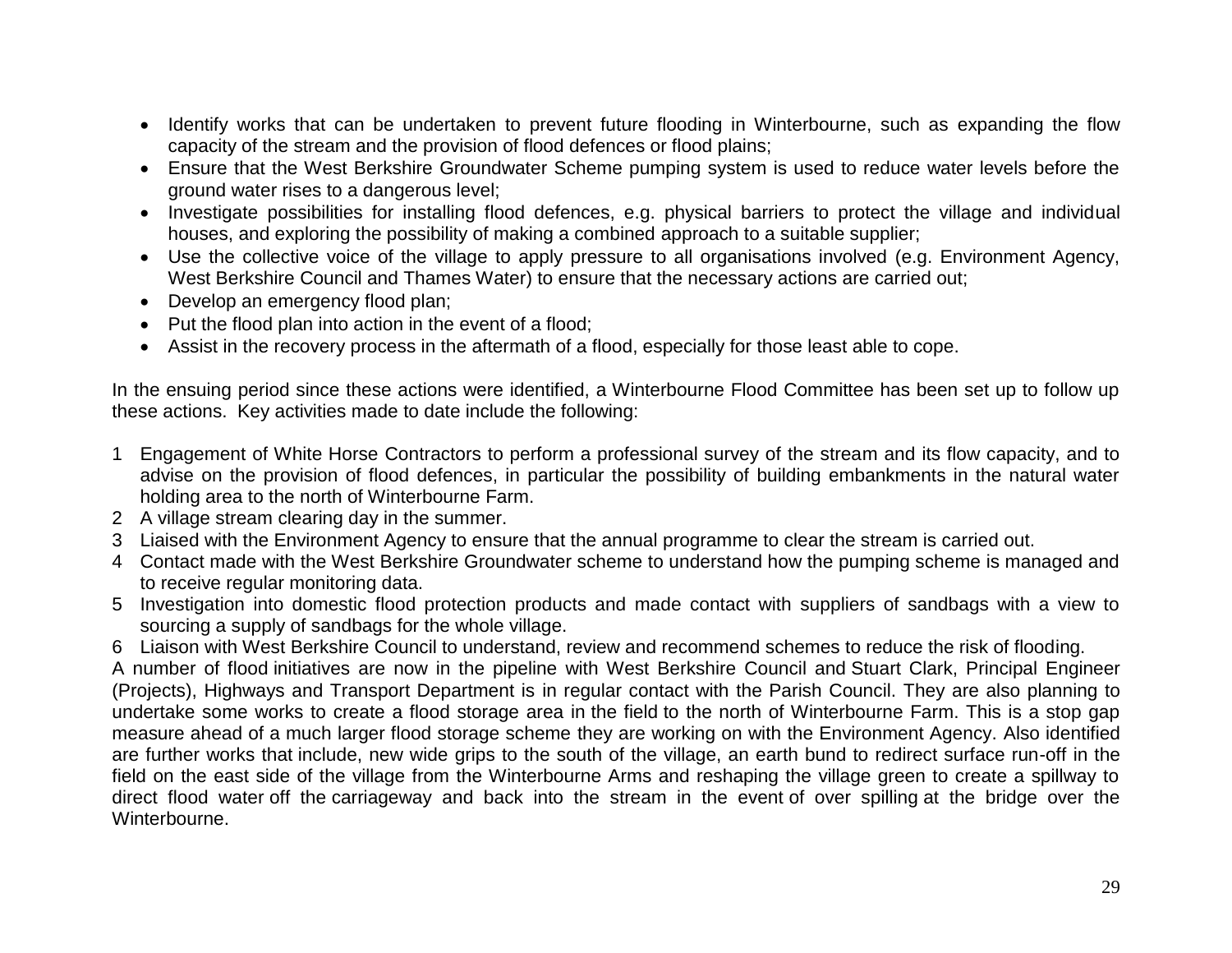# **Village Design Plan**

The Village Questionnaire identified that the respondents wished to protect the character of the village of Winterbourne and restrict development to specific areas and to be of a specific nature.

# **Suggested Action:**

A Village Design Statement should be produced which should ensure the following are addressed:

- Retention of the character of the village
- The Village is attractive to families with / planning children
- Development is sympathetic and low density
- The Winterbourne Arms pub remains viable and in place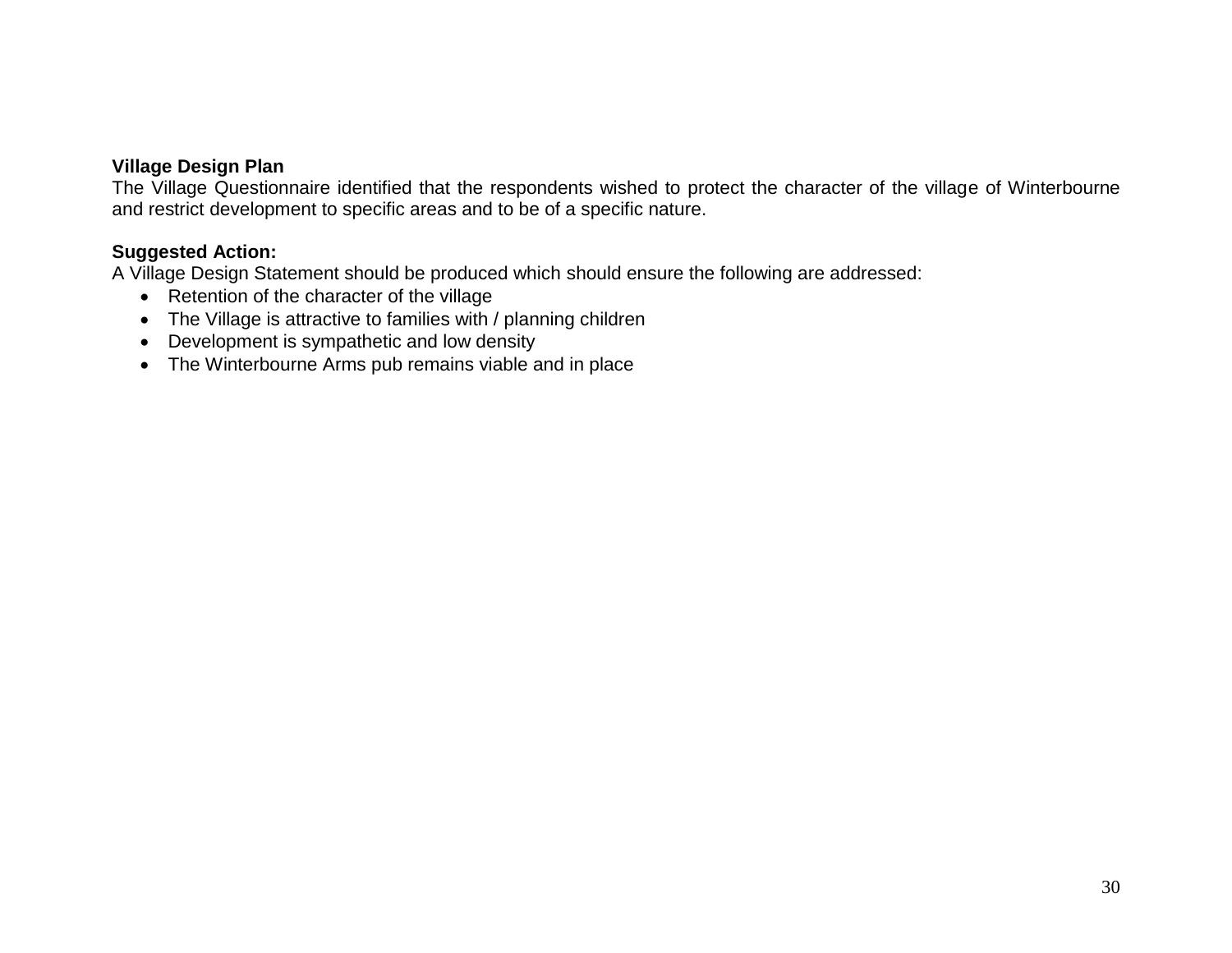# **Children's Facilities**

At present there are no facilities for children or young families in Winterbourne. Within the last 5 years, since 2003,11 children have been born to families in the village and outlying houses. This means that children under the age of 10 now account for almost 10% of the village population. Children are, therefore, an increasing part of the Winterbourne population and for the village to remain vibrant and attractive to other families moving to the area, their needs should be taken into account. To this end the Winterbourne Children's Group has been created and propose the construction of a small play area.

There are several sources of funding available for this type of venture for which the village qualifies. The question of where to site this area is as yet undecided but there are various options available all of which are in the heart of the village.

The objective of this is not only to provide a safe place for the children to play but to further strengthen Winterbourne's community spirit, as it is hoped that older members of the village may also choose to meet there to chat, or indeed to take visiting grandchildren etc.

Members of the Group have already spoken with people in other local villages who have recently created a play area such as Great Shefford, and Holybourne in Hampshire, to discuss issues of concern such as insurance, safety and so on. Planning Officers at West Berkshire Council have also been contacted and have no objection to the proposal.

# **Suggested Actions:**

- 1. Establish sub-committee to look into, implement and manage the play area.
- 2. Apply for change of use for the proposed site for playground
- 3. Contact playground equipment companies for quotes.
- 4. Sub-committee to look into insurance, maintenance costs and capital costs.
- 5. Apply for funding; eg Vibrant villages, Greenham Common Trust, David Hogg £1M pot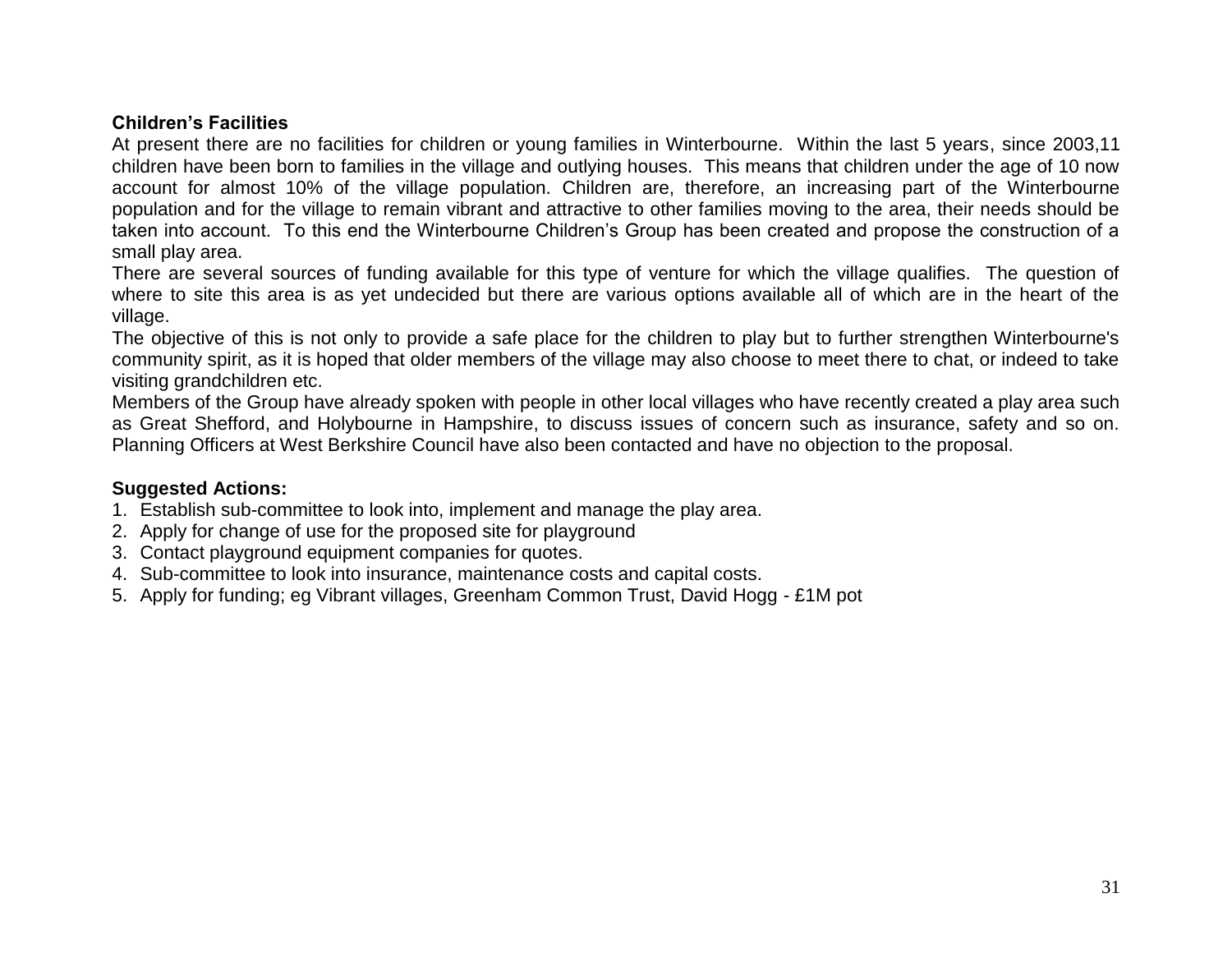| <b>PARISH ACTION PLAN</b>                                                                           |                                                                                                                                                                                                  |                          |                   |                                         |                                                     |                                                                                                       | <b>Name of Parish</b>                                                                            |                                 | <b>WINTERBOURNE</b>                                                         |
|-----------------------------------------------------------------------------------------------------|--------------------------------------------------------------------------------------------------------------------------------------------------------------------------------------------------|--------------------------|-------------------|-----------------------------------------|-----------------------------------------------------|-------------------------------------------------------------------------------------------------------|--------------------------------------------------------------------------------------------------|---------------------------------|-----------------------------------------------------------------------------|
| <b>Objective</b>                                                                                    | <b>Actions</b>                                                                                                                                                                                   | <b>Priority</b><br>H/M/L | <b>Start Date</b> | <b>Planned</b><br><b>Finish</b><br>Date | <b>Project</b><br><b>Manager</b><br>Lead<br>Partner | Other<br><b>Partners</b>                                                                              | <b>Justification / comments</b><br>(refer to community support<br>from consultation)             | <b>Completed</b><br>(Give Date) | <b>Sustainable</b><br><b>Communities</b><br><b>Strategy</b><br><b>Theme</b> |
|                                                                                                     | Safer Communities (e.g. Reducing anti-social behaviour; reducing speed on roads; emergency planning                                                                                              |                          |                   |                                         |                                                     |                                                                                                       |                                                                                                  |                                 |                                                                             |
|                                                                                                     |                                                                                                                                                                                                  |                          |                   |                                         |                                                     |                                                                                                       |                                                                                                  |                                 |                                                                             |
| To protect the village of<br>Winterbourne from a repaet of<br>the devestating July 2007<br>flooding | Monitor the level of the stream and the ground<br>water in the village                                                                                                                           | H                        | Oct-08            | Ongoing                                 |                                                     | Flood Group Environment Agency                                                                        | stop future flooding and damage to properties                                                    |                                 |                                                                             |
|                                                                                                     | Ensure that the stream and drainage ditches<br>are kept clear and fast-flowing throughout the<br>year                                                                                            | H.                       | $Jun-08$          | continual                               | <b>Flood Group</b>                                  | <b>Environment Agency</b>                                                                             | West Berkshire Council stop future flooding and damage to properties                             |                                 |                                                                             |
|                                                                                                     | Identify works that can be undertaken to prevent<br>future flooding in Winterbourne, such as<br>expanding the flow capacity of the stream and<br>the provision of flood defences or flood plains | н                        |                   |                                         | Oct-08 End 2009 Flood Group                         | White Horse<br>Countractors<br><b>Environment Agency</b><br>West Berkshire Council<br>Thames Regional | stop future flooding and damage to properties                                                    |                                 |                                                                             |
|                                                                                                     | Ensure that the West Berkshire Groundwater<br>Scheme pumping system is used to reduce<br>water levels before the ground water rises to a<br>dangerous level.                                     | H                        | Oct-08            | Ongoing                                 | Flood Group                                         | <b>Environment Agency</b><br>(Barry Russell)                                                          | stop future flooding and damage to properties                                                    |                                 |                                                                             |
|                                                                                                     | Investigate possibilities for installing flood<br>defences, provide physical barriers to protect<br>individual houses e.g. sand bags                                                             | н                        | Oct-08            | Dec-09                                  | Flood Group                                         | Sand Bag Suppliers                                                                                    | stop future flooding and damage to properties                                                    |                                 |                                                                             |
|                                                                                                     |                                                                                                                                                                                                  | H.                       |                   |                                         |                                                     | Flood Watch<br>(Environment Agency)                                                                   |                                                                                                  |                                 |                                                                             |
|                                                                                                     | Develop an emergency flood plan<br>Continue Track accidents as a measure of the                                                                                                                  |                          | Sep-09            | Jun-10                                  | Flood Group<br>Stephen                              | Wester Berkshire                                                                                      | stop future flooding and damage to properties<br>Fatal accidents; hence strong community support |                                 |                                                                             |
| Improve safety on B4494                                                                             | effectiveness of signs                                                                                                                                                                           | н                        | Jan-08            | ongoing                                 | Mitchell<br>Stephen                                 | Council                                                                                               | (90%)                                                                                            |                                 |                                                                             |
|                                                                                                     | Continue to consider further safety measures                                                                                                                                                     | н                        | Jan-08            | ongoing                                 | Mitchell                                            | Andrew Garratt WBC                                                                                    |                                                                                                  |                                 |                                                                             |
| Prevent damage from 4x4<br>vehicles on North Heath and                                              | Continue to meet with the council to see if<br>further restrictions could be introduced on the                                                                                                   | М                        |                   |                                         |                                                     |                                                                                                       | Danger to walkers, horses etc (98% of parishioners                                               |                                 |                                                                             |
| Penclose Wood<br>To ensure no increase in heavy                                                     | south side of the heath<br>Continuing community objection - seek West                                                                                                                            |                          | Feb-08            | ongoing                                 |                                                     | Peter Maydon West Berkshire Council use these)                                                        | Danger to walkers, horses etc. Worry expressed by all                                            |                                 |                                                                             |
| goods traffic on Gidley Lane                                                                        | Berks Council continued support.                                                                                                                                                                 | м                        | 2007              | onging                                  |                                                     | Peter Maydon West Berkshire Council users.                                                            |                                                                                                  |                                 |                                                                             |
| Reduce heavy goods traffic on<br>School Lane                                                        | Get a weight restriction on School Lane                                                                                                                                                          |                          | 1 June '09        |                                         | Peter Maydon                                        | West Berkshire Council<br>Chieveley Parish                                                            | Huge increase in traffic                                                                         |                                 |                                                                             |
|                                                                                                     |                                                                                                                                                                                                  |                          |                   |                                         |                                                     |                                                                                                       |                                                                                                  |                                 |                                                                             |
| areas)                                                                                              | Prosperous (e.g. Supporting skills and enterprise; economy of villages; Tourism, employment in rural                                                                                             |                          |                   |                                         |                                                     |                                                                                                       |                                                                                                  |                                 |                                                                             |
| Ensure the village continues to<br>have a working Public House                                      | Appose any planning applications for change of<br>use                                                                                                                                            | н                        | immediate         | ongoing                                 | The Officers of<br>the Parish<br>Meeting            | Young Mother Group<br>The community                                                                   | Continuation of a vibrant community; social interaction                                          |                                 |                                                                             |
|                                                                                                     | Encourage continued community use                                                                                                                                                                | н                        | immediate         | ongoing                                 | The Officers of<br>the Parish<br>Meeting            | Young Mother Group<br>The community                                                                   | Continuation of a vibrant community: social interaction                                          |                                 |                                                                             |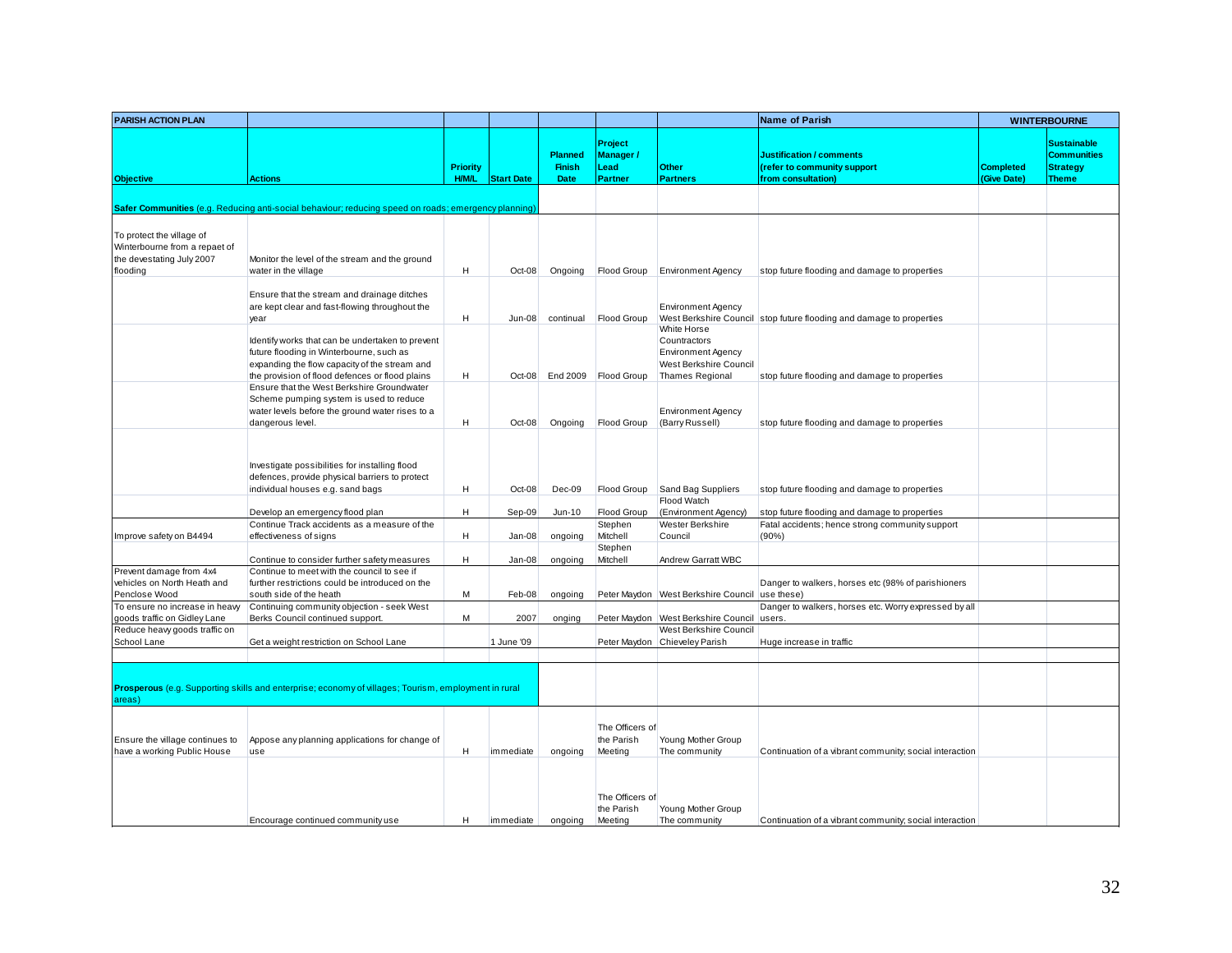| <b>PARISH ACTION PLAN</b>                                                                                                                                                                                                           |                                                                                                            |                          |                   |                                                |                                                             |                                                         | Name of Parish                                                                       |                                 | <b>WINTERBOURNE</b>                                                         |
|-------------------------------------------------------------------------------------------------------------------------------------------------------------------------------------------------------------------------------------|------------------------------------------------------------------------------------------------------------|--------------------------|-------------------|------------------------------------------------|-------------------------------------------------------------|---------------------------------------------------------|--------------------------------------------------------------------------------------|---------------------------------|-----------------------------------------------------------------------------|
| <b>Objective</b>                                                                                                                                                                                                                    | <b>Actions</b>                                                                                             | Priority<br><b>H/M/L</b> | <b>Start Date</b> | <b>Planned</b><br><b>Finish</b><br><b>Date</b> | Project<br>Manager /<br>Lead<br><b>Partner</b>              | <b>Other</b><br><b>Partners</b>                         | <b>Justification / comments</b><br>(refer to community support<br>from consultation) | <b>Completed</b><br>(Give Date) | <b>Sustainable</b><br><b>Communities</b><br><b>Strategy</b><br><b>Theme</b> |
| <b>Healthy</b> (e.g. fostering a sense of place and belonging;<br>improving health and well-being of local people and young people;<br>promoting independence of vulnerable people)                                                 |                                                                                                            |                          |                   |                                                |                                                             |                                                         |                                                                                      |                                 |                                                                             |
| To establish a play area for the<br>children of the village                                                                                                                                                                         | see Children & Young People below                                                                          |                          |                   |                                                |                                                             |                                                         |                                                                                      |                                 |                                                                             |
| Ensure the village continues to<br>have a working Public House                                                                                                                                                                      | Appose any planning applications for change of<br><b>use</b>                                               | H                        | immediate         | ongoing                                        | The Officers of<br>the Parish<br>Meeting<br>The Officers of | Young Mother Group<br>The community                     | Continuation of a vibrant community; social interaction                              |                                 |                                                                             |
|                                                                                                                                                                                                                                     | Encourage continued community use                                                                          | H                        | immediate         | ongoing                                        | the Parish<br>Meeting                                       | Young Mother Group<br>The community                     | Continuation of a vibrant community; social interaction                              |                                 |                                                                             |
| Ensure the village continues to<br>have a working Church and                                                                                                                                                                        | utilises it for community activities Encourage continued community use                                     | н                        | continuous        | ongoing                                        | Edward<br>Amies                                             | Rev John Toogood<br>Young Mother Group<br>The community | Continuation of a vibrant community; social interaction                              |                                 |                                                                             |
| Greener (e.g reducing carbon footprint in the community; transport and sustainable forms of travel;<br>reducing waste and increasing recycling; encourage consumption of local produce; increasing diversity of<br>local wildlife). |                                                                                                            |                          |                   |                                                |                                                             |                                                         |                                                                                      |                                 |                                                                             |
| Improve quality and quantity of<br>hedges and trees                                                                                                                                                                                 | Carry out survey of condition of hedges and<br>trees in the Parish<br>Produce a plan for hedge repair and  | M                        | <b>Jun-09</b>     | Jun-10                                         | Charles<br>Flower                                           | local land owners<br><b>AONB</b>                        | Restore local landscape and wildlife                                                 |                                 |                                                                             |
|                                                                                                                                                                                                                                     | replacement and tree planting and replacement<br>and wild flowers                                          | м                        | Jun-10            | Aug-10                                         | Charles<br>Flower                                           | local land owners<br><b>AONB</b>                        | Restore local landscape and wildlife                                                 |                                 |                                                                             |
|                                                                                                                                                                                                                                     | Accessible to All (e.g. improving equalities; diversity and inclusivity for all sectors of the community). |                          |                   |                                                |                                                             |                                                         |                                                                                      |                                 |                                                                             |
|                                                                                                                                                                                                                                     |                                                                                                            |                          |                   |                                                |                                                             |                                                         |                                                                                      |                                 |                                                                             |
|                                                                                                                                                                                                                                     |                                                                                                            |                          |                   |                                                |                                                             |                                                         |                                                                                      |                                 |                                                                             |